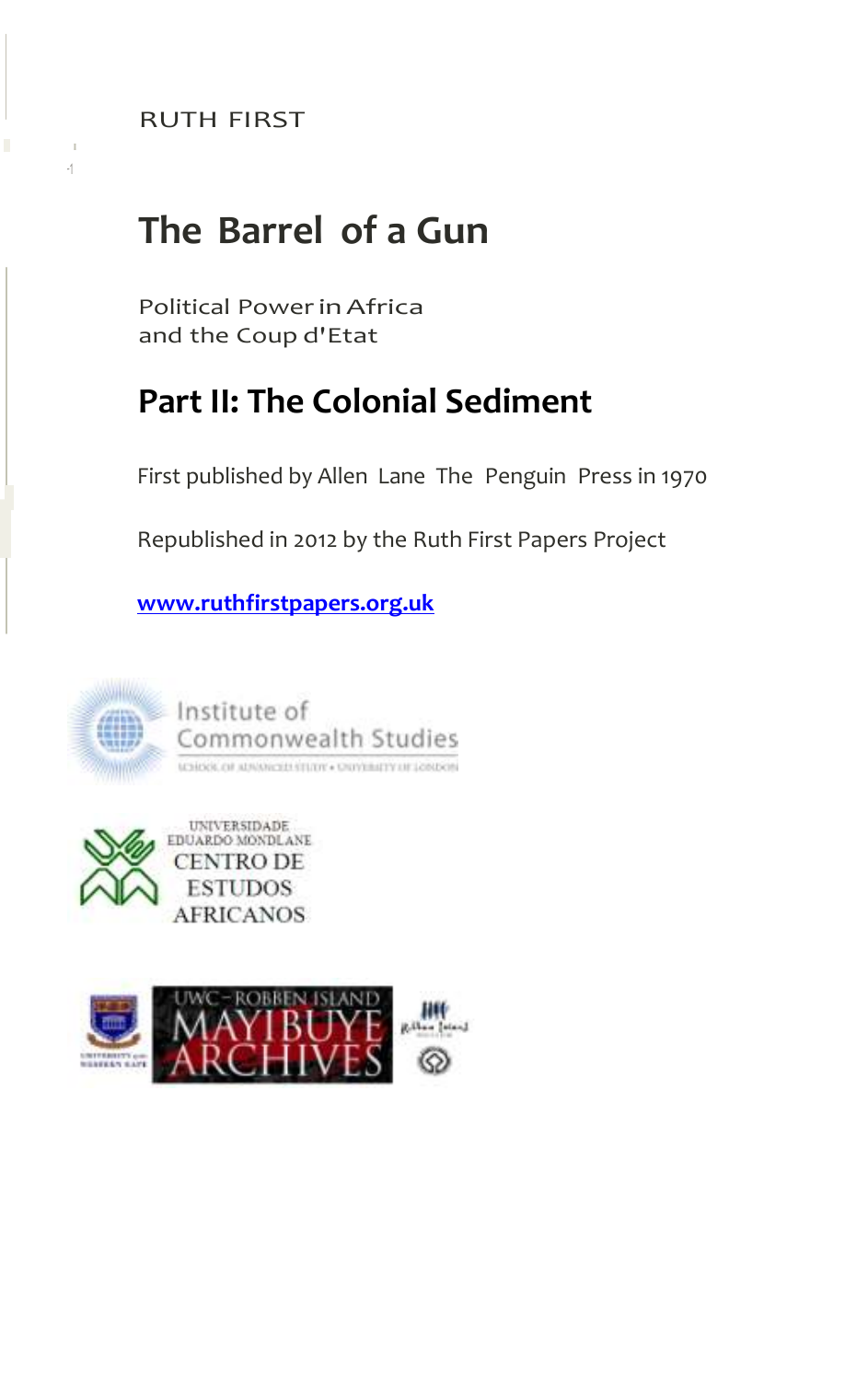Part II

The Colonial Sediment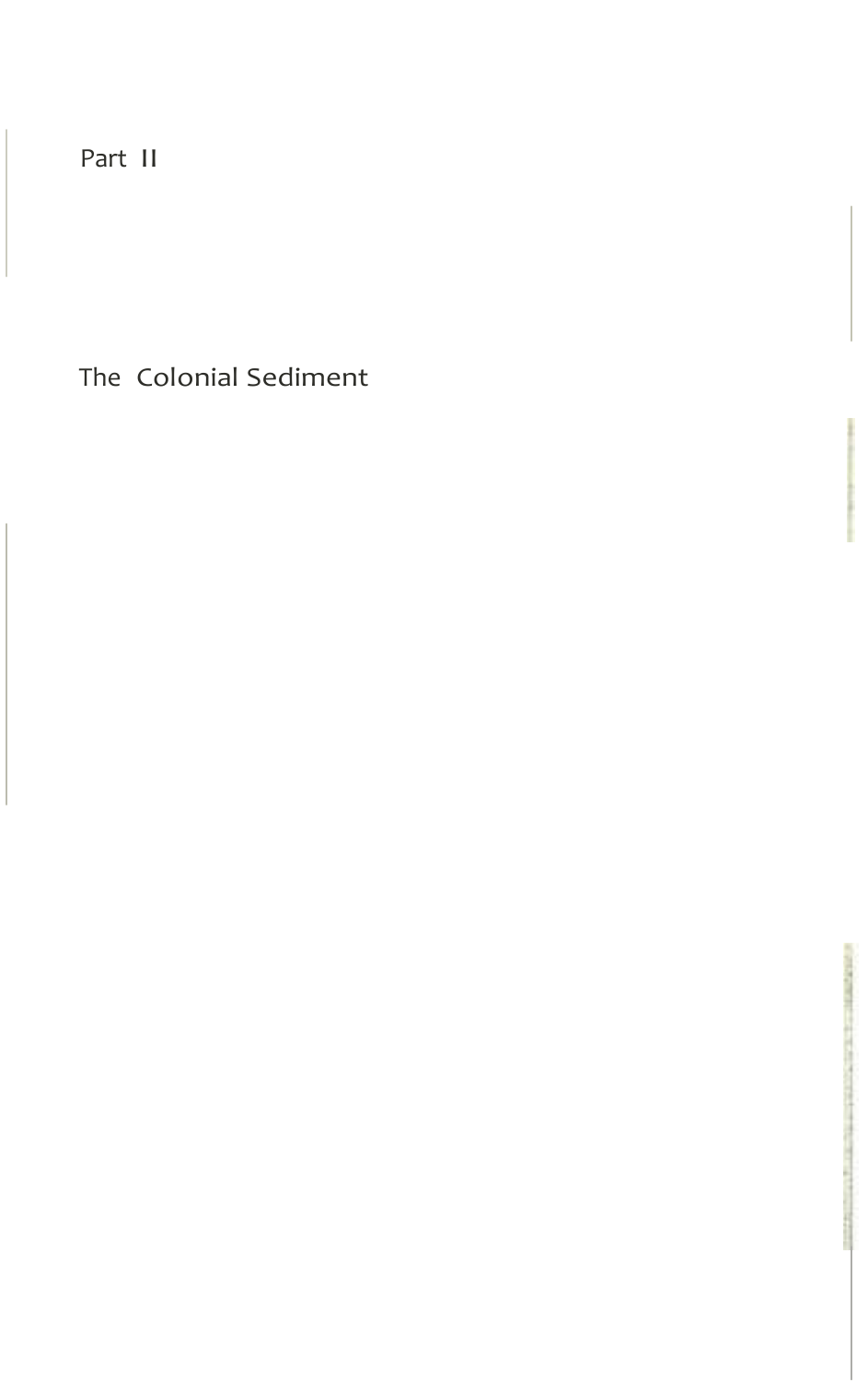The crisis of Africa's independence governments, which one after the other have fallen victim to army coups d'etat, cannot be discussed without a close look at the colonial period.

Independence is seen as a watershed in the development of the contemporary African condition. And so it was. In 1960 there occurred changes scarcely credible ten years before. But despite the great wave from colonial to independent govern..tnent, there remained continuity between the old dependence and the new. Many of the means and ends that made up colonial administration were inherited virtually intact by the independence governments. For the sediment of colonialism lies deep in African society. The armies are colonial products; the political system is largely a transplant, and a bad one at that; while the political rulers were trained or constrained by the colonial system. Africa was a continent of bureaucratic rule, with armies behind the administrators ready to prove whenever necessary that government existed by conquest.

Have we not had enough of the colonial period by now? It may be charged that such excursions only encourage the tendency to find excuses for failure on the African continent in the heritage of colonialism, or the machinations of outside forces; and that it is time we stopped blaming everything on the colonial past. For Africans have taken over now. But independence in many countries is not yet ten years old; and while it is said that, in such independence, there was an African revolution, we must ask - how complete a revolution ? If Africans have taken over now, what have they inherited or discarded? Which of the faults in their politics are intrinsic to the condition in which colonialism left the continent? And which, given clearer purpose, properly pursued, might Africa have surmounted? To answer

.I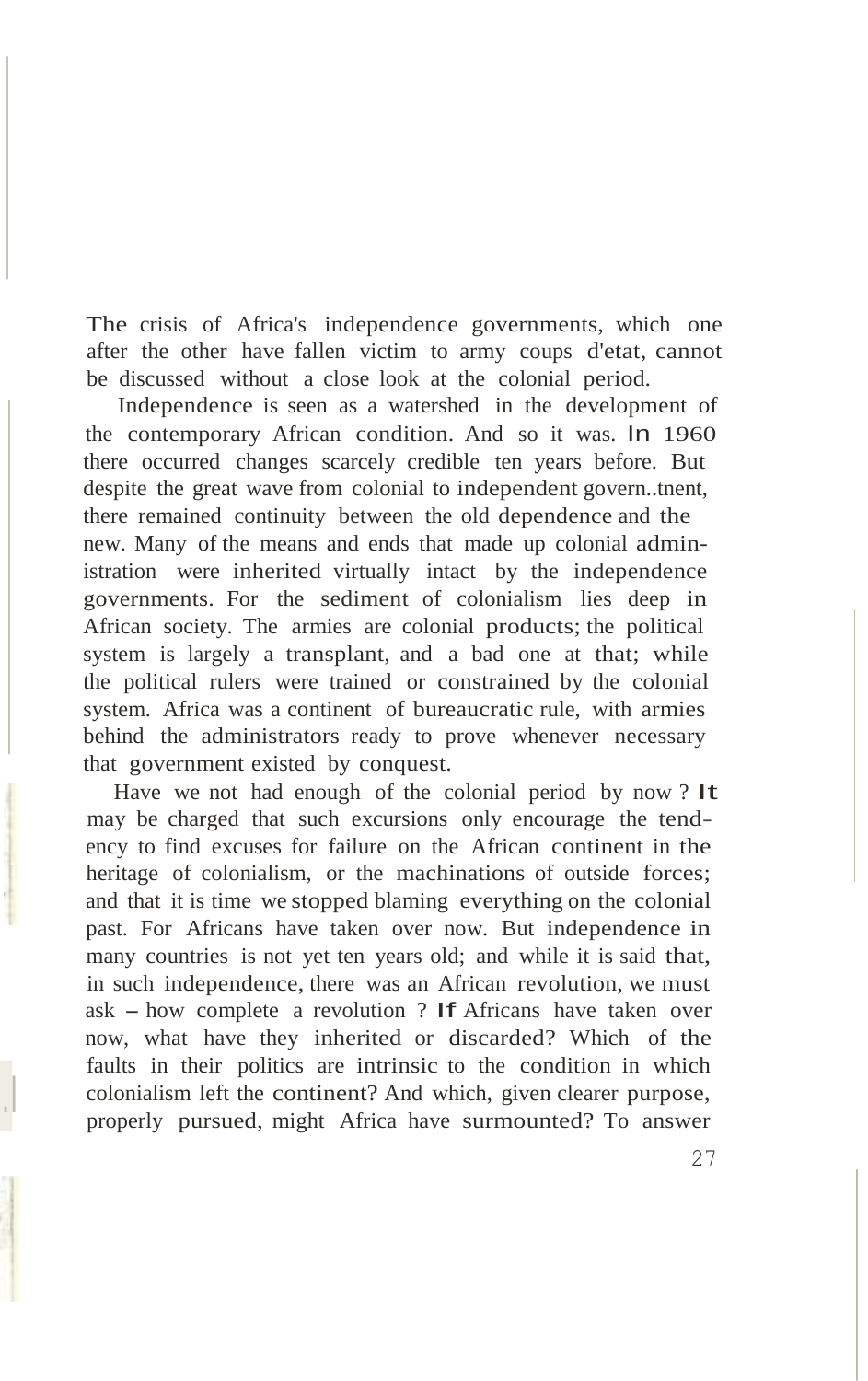these questions, it is necessary to examine the state structures built up during the colonial period and taken over at the time of independence; and how, in the phase of decolonization, power was transferred, through virtually unchanged institutions of government, to largely hand-picked heirs. These heirs are the new ruling groups of Africa. Their aspirations, their fears and their conflicts, in a system still subjugated within the world economy, and developing too slowly to make room for all claimants  $-$  among them, the military men  $-$  to membership of the ruling and privileged groups, are the political crises of Africa, punctuated so frequently by the coup d'etat.

## **The Grid of Administration**

The numerical weakness of the colonial general's troops impelled them to discover in the country to be conquered the resources necessary for completing the conquest: manpower by recruiting natives, intellectual power by studying the populations and getting used to them. Action undertaken in this way is patient and solid. It raises up native allies....Conquest became organisation on the march.

R. Delavignette, *Freedom and Authority in French West Africa*

Conquest, diplomatically and officially speaking, became a sustained venture of the European powers after the Berlin conference of 1884-5, although the slaver, the trader, the fortunehunter and the missionary had all come before the imperial army, each in his turn or all together softening up the continent for conquest. The division of Africa was an extension of the struggle among the European powers of the nineteenth century, and Africa under colonialism was ruled as a promontory of European interests. Colonialism was trade, investment and enterprise for the benefit of an alien society. Power lay outside the country. African trade, African free enterprise, far from 28  $\blacksquare$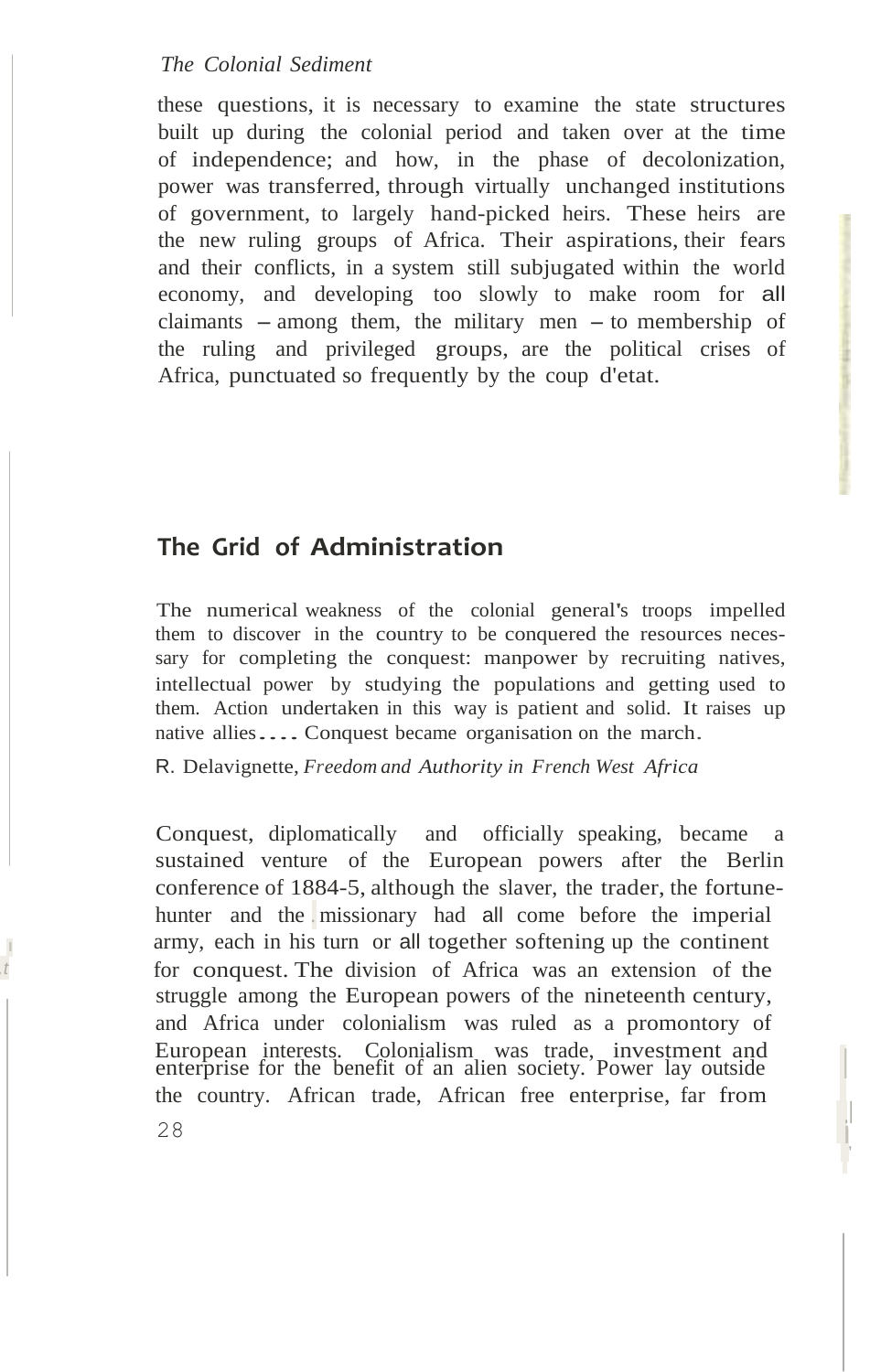being encouraged, were ousted, or permitted to operate only as very junior partners.

In the conquest of the continent, a show of force was not always necessary; artful negotiation and deft displays of potential were often sufficient. Occupying powers met resistance and made enemies; but they also induced allies among groups which thought that self-interest would be served by joining the invader rather than by opposing him, There were regions of brave and costly resistance. But whatever the pattern of the conquest, whether by war or seduction, conquest it was, and the colonial power insisted upon unassailable authority. That it did not always immediately install this authority, outside of garrisons and the raising of local forces, lest needless trouble break out, did not obscure the fact that the colonial powers owed their presence and their claim to legitimacy to force.

From formal conquest until, more or less, the First World War, colonialism was characterized by pacification, trade and only the most rudimentary forms of administration. Traders, concession-holders and, in some regions, white settlers, were left to install themselves where they were inclined and to exact what premiums they could. French Equatorial Africa, for instance, was divided among forty concession companies at the beginning of the century. 1 Commanding only meagre forces in the field,2 colonial rule had to be riveted like 'a great steel grid' over the continent. <sup>3</sup> The grid had to be tight and durable, but it had also to be cheap. Lugard's improvised grid, the indirect rule system, was 'the offspring of expediency and parsimony'.<sup>4</sup> It was economical not only of the colonial power's cash resources, on which a large bureaucratic machine would have made heavy demands, but also of its military capacity. Emirs were offered a settlement of conquest without dishonour.<sup>5</sup> Government would be channelled through the chiefs, 'to maintain, strengthen and educate the Fulani and Kanembu ruling races', so that 'the regeneration of Nigeria might be through its own governing class'. 6

The patents for the administrative grids fashioned in London or Paris, in Brussels or in Lisbon, varied in style and design, since variations had to allow for the aberrations of French,

I

·j <sup>29</sup>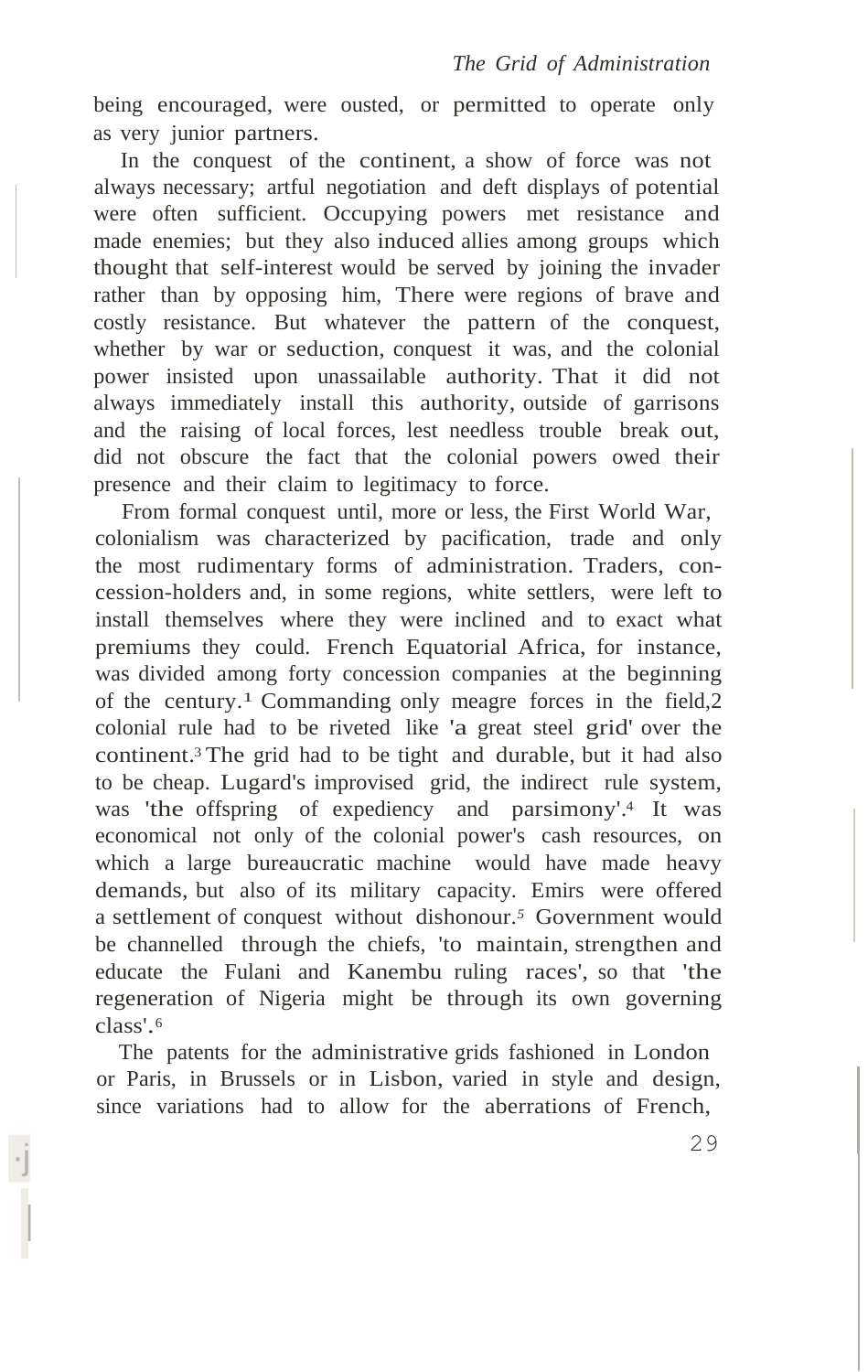.·I

British, Belgium and Portuguese history, as well as their respective philosophies and styles of administration. The French, once installed, set out to break the powerful Moslem dynasties that had fought them on the battlefield. Lugard himself, searching for a malleable and hierarchical system of authority, found one in the northern emirates of Nigeria. Indeed, this system was one that, in the rigid control of commoners by overlords, recalled, in thrifty combination, the iron discipline of his beloved army and Britain's own rigid class distinctions. To the British, the emirs of Nigeria, with court and protocol, not to speak of purdah, evoked the Indian Raj. Here in Africa were princely states that kept their subjects at a respectful distance, unlike the pushful southern society of the British colonies, whose imitation of British ways made the master writhe with discomfort at the familiarity of it all.

The French tied their territories close to France, seeking, with their penchant for philosophy and system, some coherence in a scheme said to embrace Frenchmen and adopted Frenchmen the *evolues* - alike. The British were empirical, mostly, or opportunist; they felt easier administering from hand to mouth, stretching such theory as they managed to devise, like Lugard's indirect rule, to inapplicable proportions in regions totally unlike those in which Lugard made the emirs the pinnacle of authority - under him. And the proselytizing that the French undertook with French culture, the British tried with the Christian religion and the mission society. They permitted a bewildering array of mission societies; but through them all, the White man's God laid down the White man's superior morality, to those striving for acceptance through conversion. When it came to government, British administrators focused not on Westminster, the mother of Parliaments, but on her minor children: local government, local councils, local problems. Parochialism recalled a more static age, when the country squire and the justice of the peace kept order in the domain. The pinnacle of achievement was the life and manners of the English gentleman, the English public school, English phlegm.

The French found themselves more comfortable in the company of the *evolue* - and the *evolue* was suitably responsive to 30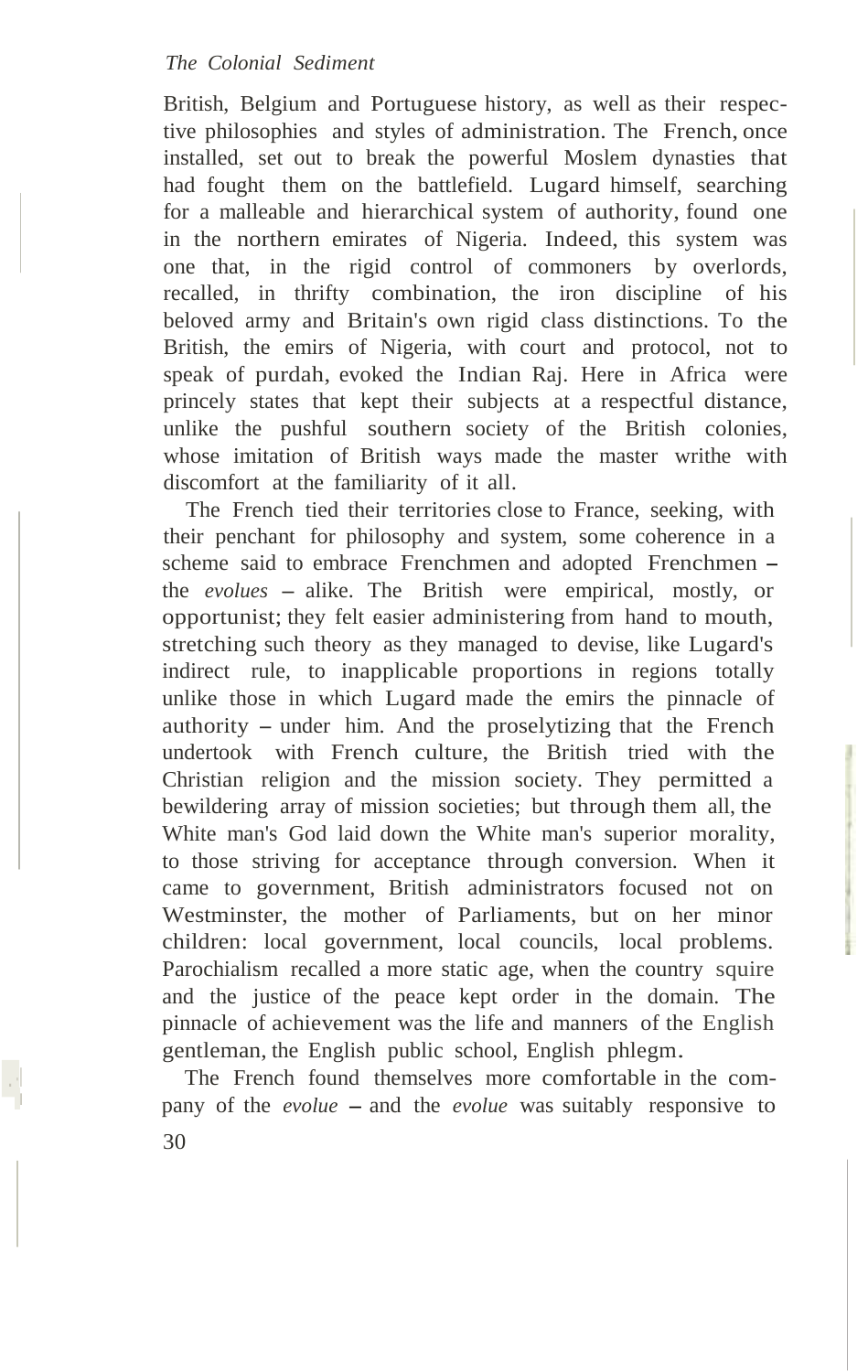the compliment. <sup>7</sup>The British preferred not the jumped-up, educated black Englishman, but the 'unspoiled' villager or peasant tribesman, patiently trying out his model of local government, and knowing his place in the hierarchy of authority, under the chief, who was in turn, of course, under the administrator.

The French, said one of their former colonial governors superciliously, did not have 'a superstitious regard for monarchy'.8 The chief was not considered a potentate; rather, a useful administrative auxiliary. Cantonal chiefs were appointed only to transmit orders and to collect taxes. The French administrator 'is the commandant, the king of the bush, whose very presence creates a new political unit'. <sup>9</sup>And, to be sure, whether the chiefs were supported under the British or degraded under the French, the colonial official himself was the king of the bush; and of the province, and of the capital, and of the colony. Students and Africanists have dwelt in earnest detail on the main colonial systems, the French, the British and the Belgian. But, scrutinized after the independence experience, the differences fall into academic obscurity. There was the national inclination of each towards its own 'system'; but lines between the French, British, Belgian and other systems are blurred in many places, with policy frequently pragmatic and in conflict with declared principle.

Colonialism in its different variations was more like than unlike in the form of rule it imposed. This was, whether conscious or not, military in conception and organization. More than anything else, colonial administrations resembled armies. The chain of authority from the top downwards was untouched by any principle of representation or consultation. For long periods in some territories, indeed, the colonial administrations not only resembled armies, in their para-military formation and ethos; they were, as in the Sudan, the instruments of military men.

The pacification of the Sudan was brought about by a series of military excursions; but these apart, the army shaped, during the pacification period, the Sudanese administration itself. The Condominium Agreement of 1899, under which the Sudan was governed (actually by Britain, but supposedly by the two Con dominium partners, Britain and Egypt), declared a state of

·I

l

·I

I

l

I

.I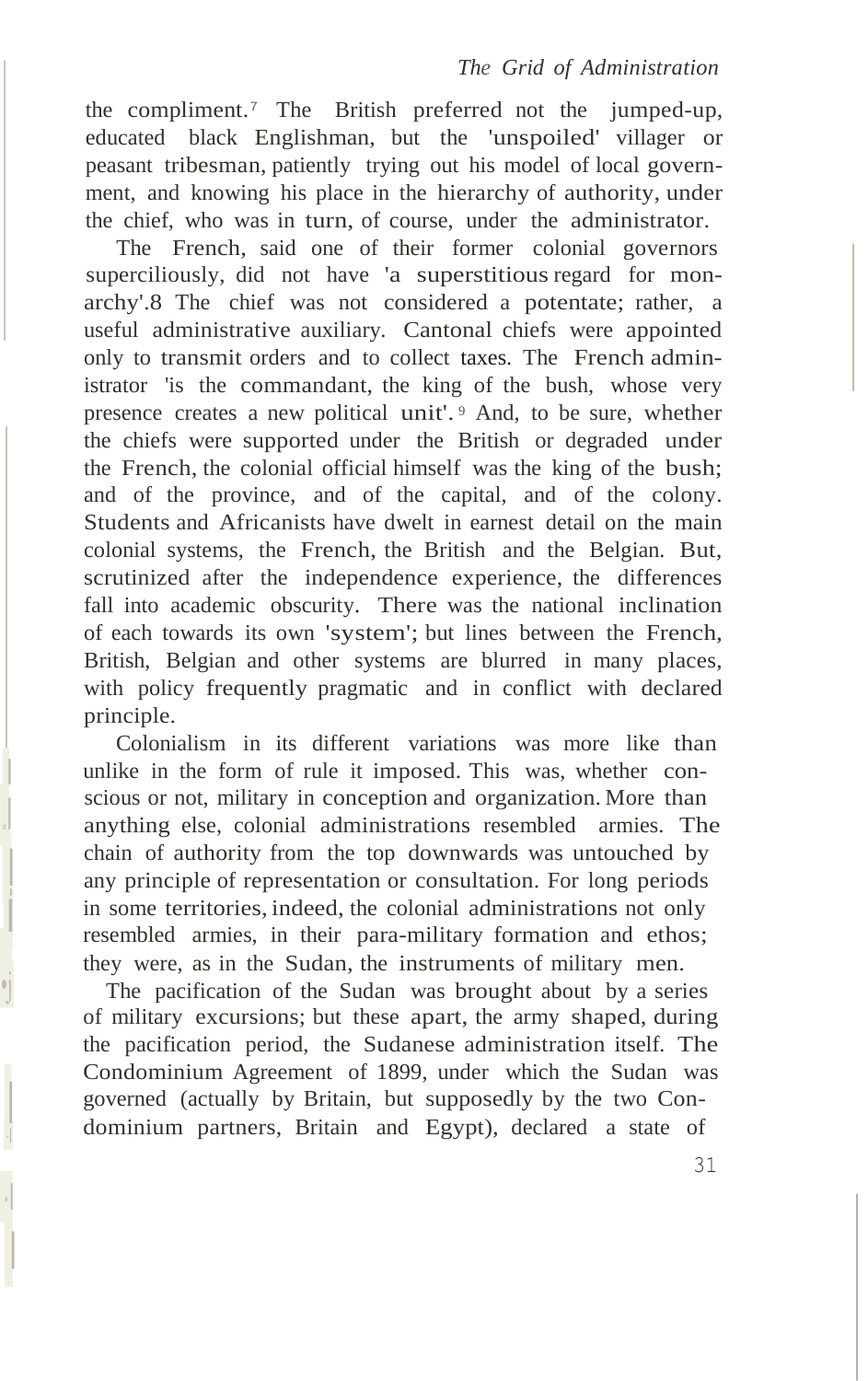martial law in the Sudan so as to give the governor-general full powers in the process of re-occupation, and this martial law remained in force until 1926.\* The governor-general, who until 1925 was also commander-in-chief of the Egyptian army, was absolute ruler. Not until the Second World War was anything done to dilute the pure autocracy of government in the Sudan or to find some way of consulting the Sudanese themselves; and when steps were taken, they were too few and too late. The day-to-day exercise of the governor-general's authority devolved on government secretaries, governors of provinces and department heads; but ultimate authority remained unimpaired in the hands of the governor-general, with all officials responsible to him alone. The civil apparatus below him followed a distinct military pattern, with the civil, finance and legal secretaries, the heads of departments, and the governors of provinces, his staff and commanders in the field. 1<sup>o</sup> All governors, inspectors, senior administrative officers, and even magistrates in the early years, were British officers seconded from the Egyptian army. Under them, in charge of routine work, were Egyptian army officers. The highest posts open to Egyptians were those of *mamur* (subordinate to an assistant-district commissioner) and *sub-mamur.*  The Egyptian officials in turn had Sudanese of even lesser rank from the armed forces as their assistants.

The search for civilian administrators was cautious and tentative, though somewhat speeded up by the Anglo-Boer War at the turn of the century, which drew from Sudan some of its military administrators, including Kitchener himself. Each year, through careful selection by a board sitting in London, a few young British civilians were recruited from the universities to meet Cromer's requirements of 'active young men, endowed with good health, high character and fair abilities'.<sup>11</sup> Six were taken out to the Sudan in 1901; by 1905 there were fifteen; and by 1933, forty, making up what was by then the Sudan Political Service, probably the most select and best-paid body of adminby 1933, forty, making up what was by then the Sudan Political j Service, probably the most select and best-paid body of administrators in the colonial world. As late as 1912, no more than

•Article <sup>9</sup> of the Condominium Agreement reads: 'Until, and save as it shall be otherwise determined by Proclamation, the Sudan shall be and remain under martial law.'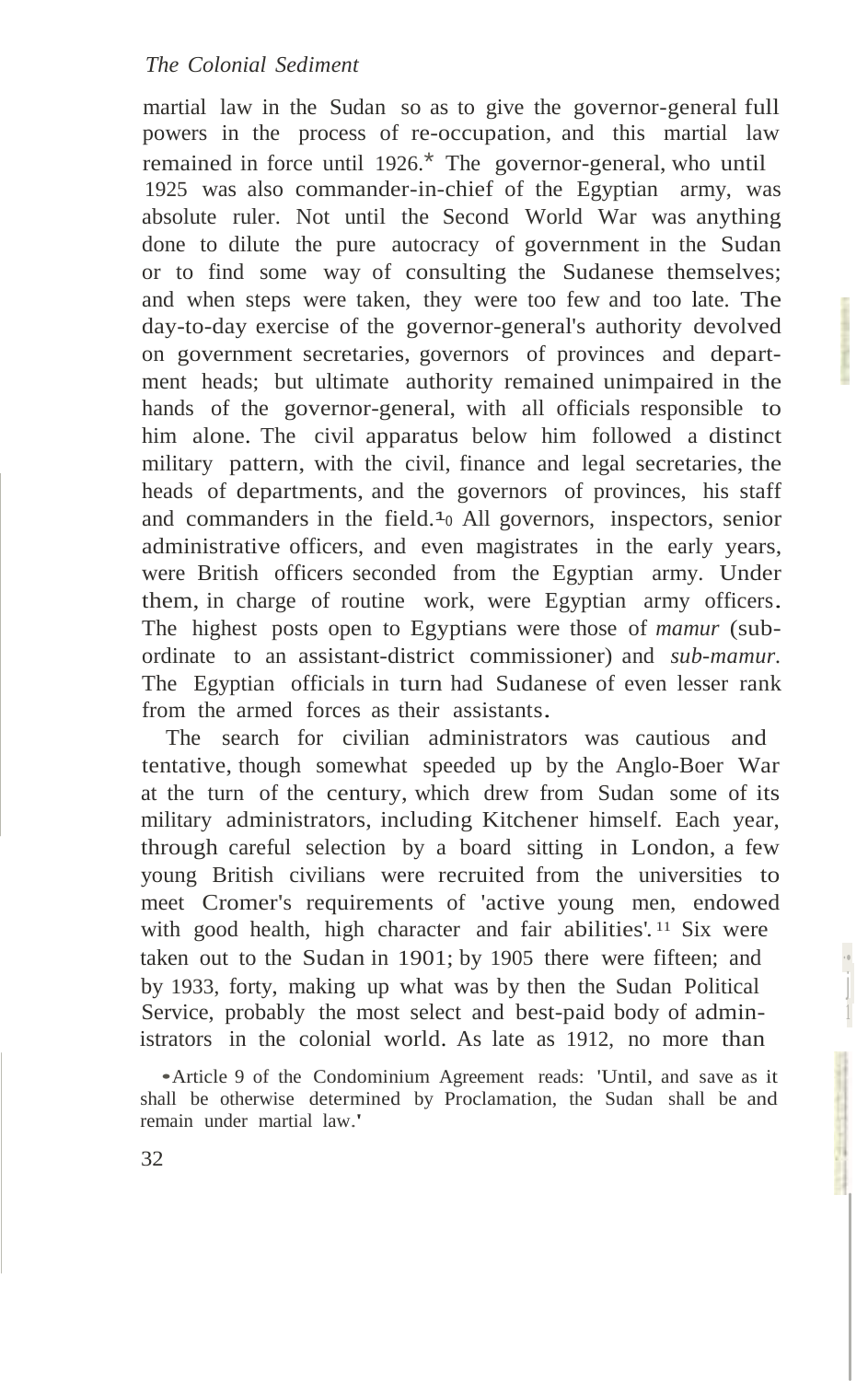two of the twelve provincial governors were civilians. Only very gradually was the administration transformed from a military to a civilian machine, though 'it continued to have a military flavour which survives to this day in the khaki uniform and coloured stripes of the civilian administrators of the independent Sudan'.<sup>12</sup> Between them, Cromer, Wingate and Kitchener, all products of the Royal Military Academy of Woolwich (Cromer and Wingate passed out as gunners; Kitchener, as a sapper)13 formulated policy for the Sudan  $-$  and Egypt  $-$  across thirty-six years. Wingate had been Director of Intelligence to Kitchener during the advance on Khartoum, and the man he chose to succeed him when he was transferred to Cairo as High Commissioner for Egypt, Sir Lee Stack, had at one time been his own Director of Intelligence. 14

No specific Whitehall department in London, no parliamentary supervision (the occasional question in the House apart) controlled policy in the Sudan; and the Foreign Office, which was the only department concerned, could always find evasion and defence behind the fact that, by the clauses of the Condominium Agreement, the governor-general was in supreme control. Around this command, there grew, according to a doubtful tribute by a former senior member of the Sudan Political Service, 'a closely integrated corporation of willing servants of the State, undogged by the tyranny of the pen, concerned with little but their work, their hobbies and their families, and owing a ready allegiance to the embodiment of leadership and power in the person of the Head of the State',15 If governors of provinces or members of the secretariat at headquarters had received no previous administrative training, they made up for this or any other inadequacy with the confidence that, as military officers, they had unchallengeable superiority in 'handling men'. Alien as this notion might be to the principle of representative government, and destructive of its future practice, it was the only system operable by a traditional military hierarchy. Men in command, by the nature of their office, knew how to command other men. Any other influences were obstructive.

In the French empire, a military-type administration

I

I.

 $\frac{1}{33}$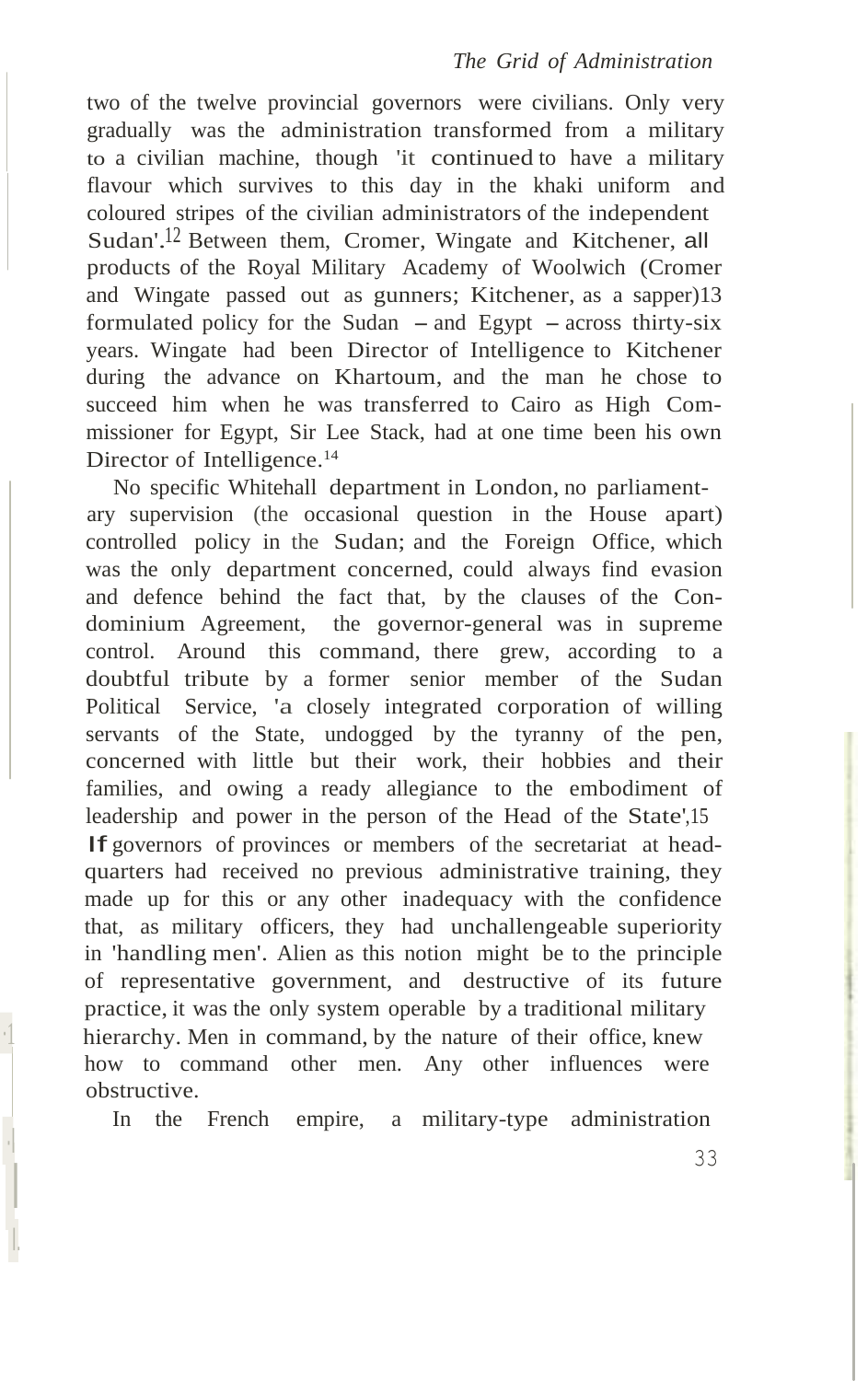developed as naturally as in the Sudan. Military conquest was followed by military administration. 'When the military were replaced by civilian administrators,' a historian of the period has written, 16 'the latter were inheritors of an administrative infrastructure that was essentially military in conception. Sole authority was vested in the Commandant de Cercle, who, like the colonel of a battalion, had jurisdiction over, if he did not carry out, all fields of administration, including the technical **In services.**'<sup>17</sup> The civilian administrator continued to require that the 'natives' salute him; and to enforce his authority, he had a 1 para-military force at his disposal in the form of the *gardes de cercle.* 'These guards obtained great power in the community because of their police function and because they were frequently used as intermediaries between the administrator and the chiefs.' 18 Just as the French army was organized so that there should be no duality of command but a logical chain of authority from the highest to the lowest, so 'the administrative structures introduced (by the military) in Africa were, even more than those created by Napoleon in the mother country, based on the hierarchical pyramid of the army'.<sup>19</sup> The chiefs of the cantons and circles of the administration were grouped into a hierarchy: *chefs superieurs de province; chefs de cantons; chefs de village.* The chiefs were selected for their loyalty to France, on evidence that often involved service in the army or police. And only in I936 were they granted official civil service terms of appointment.

> Lugard's system, likewise, has been described as a classic example of militarism in government. It

stemmed from his military training and mind, and the system of one man rule which he set up faithfully reflects military rather than civil considerations. Instead of a commercial capital as the seat of government he chose a series of operational headquarters divorced from the economic life of the country. Instead of experienced colonial civil servants, he deliberately sought 'officers' and 'gentlemen' (without previous experience) as his administrators. Instead of embryo civil departments to provide commercial and social services, he created an autocratic command system, running from his headquarters to provincial outposts, and through them to the now-subordinate Fulani Emirates, themselves military in origin. 2o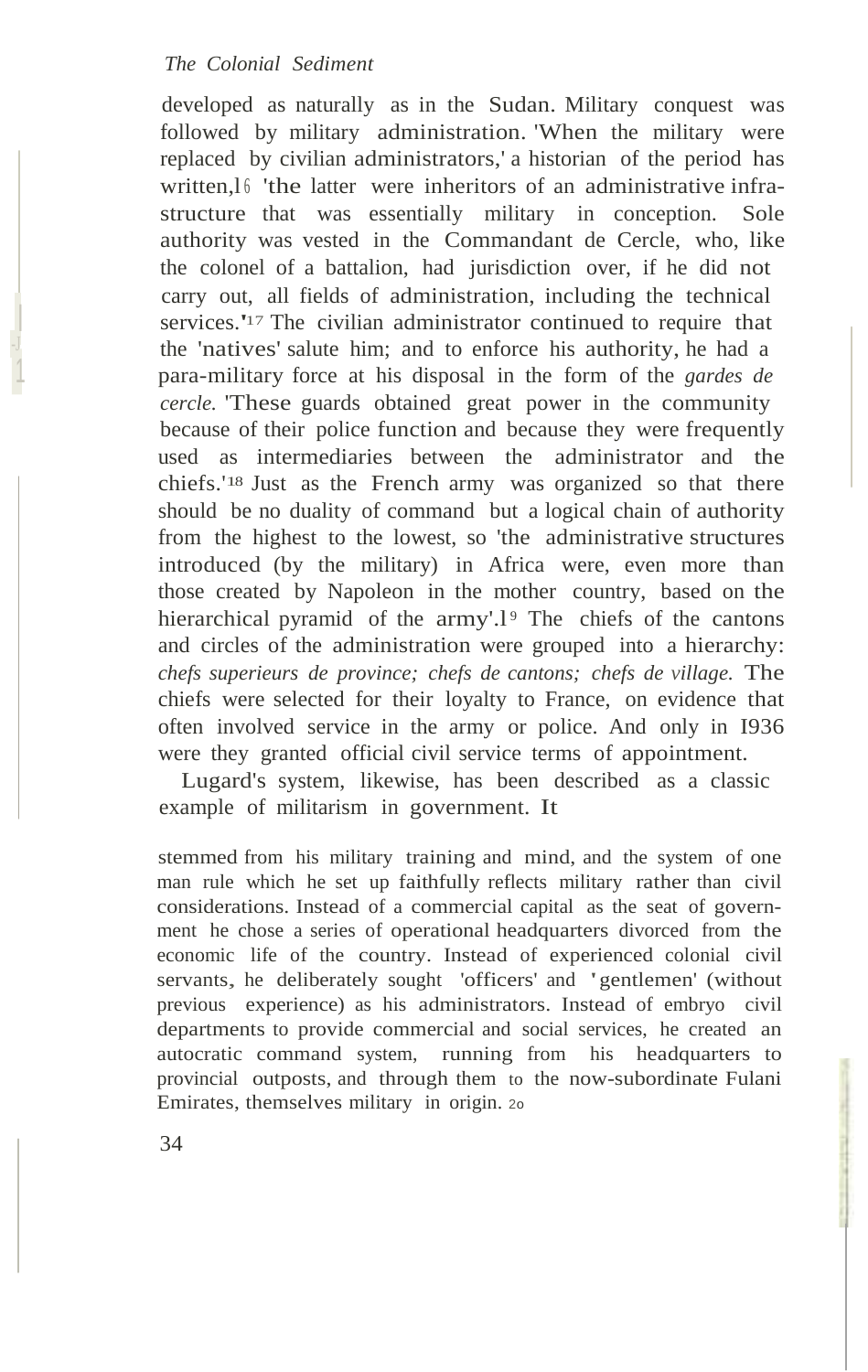Whether Sudanese, French-military or Lugardist in form, a hierarchy of officialdom followed each colonial conquest in turn, creating an authoritarian system, in which power flowed from the top downwards and, ultimately, from outside. Here in small measure, there in larger, a handful of approved locals – chiefs or the new educated - might be recruited into the lower and middle ranges of the administrative system. But the system was answerable not to these favoured participants or to the communities from which they were drawn, but to the external, forcibly imposed authority of the imperial government in the metropolis. In the eyes of colonial power, effective self-government, social management from below, was totally incompatible with good government. The problem, after all, was one of administration, not of participation and politics; and who could be better administrators than those trained to administer? Until the late I950S, colonial officials serving in Africa were still known, technically, as 'administrative officers'. The colonial system functioned in the conviction that the administrator was sovereign; that his subjects neither understood nor wanted selfgovernment or independence; that the only article of faith on which administrators could confidently depend was that all problems of 'good government' were administrative, and that disaster would follow from attempts to conceive of them as political. Even in later years, when administrators were consciously trying to adjust their attitudes to changing situations, the structures were not fundamentally changed, and would not permit any official behaviour other than the administrativeautocratic.

This colonial pattern, wrote Rupert Emerson,21

, I

rests on two assumptions familiar to aristocracies everywhere, that the backward masses, incapable of administering themselves and misgoverned by their own regimes, will receive a far better deal at the hands of their advanced overlords, and that they are primarily interested only in living their lives in peace and quiet, with rising standards of welfare to be provided for them from above. The proper focus of administration is the 'real' people, the simple peasant mass which gratefully accepts benevolent paternalism and which should be protected from the arousing of discontents since it has neither the desire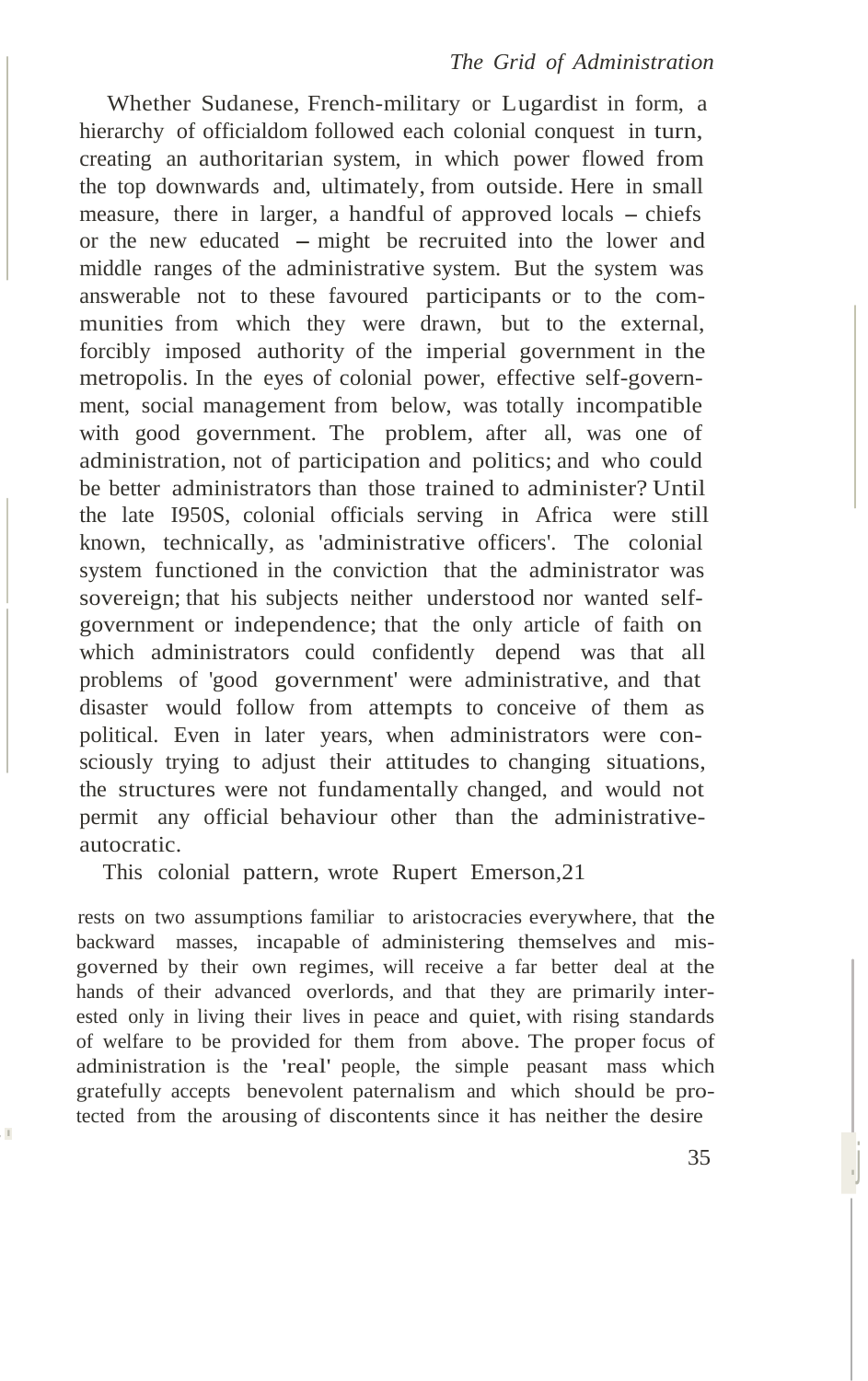nor competence to play an active role in its own and world affairs. The occasional outbursts of political agitation reflect not the demands of the 'real' people, but only the self-interested machinations of an untrustworthy few, who, caught in transition between two worlds, represent neither east nor west and seek to make capital out of the academic yet dangerous theories of liberty and equality. It is not to these new pretenders to power that the guileless masses should look for· sympathetic understanding, but to the disinterested imperial administrators.

Britain's army of colonial administrators, inbred and insular, was commanded by a senior corps, recruited in its later years from Britain's public schools by a man who has been called 'an unreconstructed Victorian gentleman'. This was Sir Roger Furse, who controlled appointments to civil service posts for thirty-eight years, from 1910 to 1948. Parliamentarians and Ministers of State rose and fell, but his highly personal and intuitive methods of selecting colonial officials screwed that administrative grid into place over the British colonies. Furse himself went to Eton and Balliol, but he confessed that he owed his success more to his training as a cavalry officer. In the years immediately after 1918, new recruits to the colonial service were young ex-officers from the war, selected by interview in London.<sup>22</sup> When the supply of ex-officers dried up, recruits were drawn from the public schools and from Oxford or Cambridge.

Furse was searching for men with special qualities of leadership. Such men, he was convinced, came invariably from certain families and educational institutions. 'The District Officer,' Lugard had said, 'comes from a class which has made and maintained the British Empire.' 2 <sup>3</sup>So Furse visited his friends in public schools, at Oxford or Cambridge, in country houses or in London clubs, looking for men capable of dealing with other men (though black, brown or yellow) and picking candidates by the thrust of their jaw, their firmness of handshake, their athletic prowess, their membership of worthy families and their gentlemanly bearing. His deafness, it has been suggested,<sup>24</sup> meant that he could not easily hear what the candidate up for the interview was saying, but his quick eyes took in personal

.I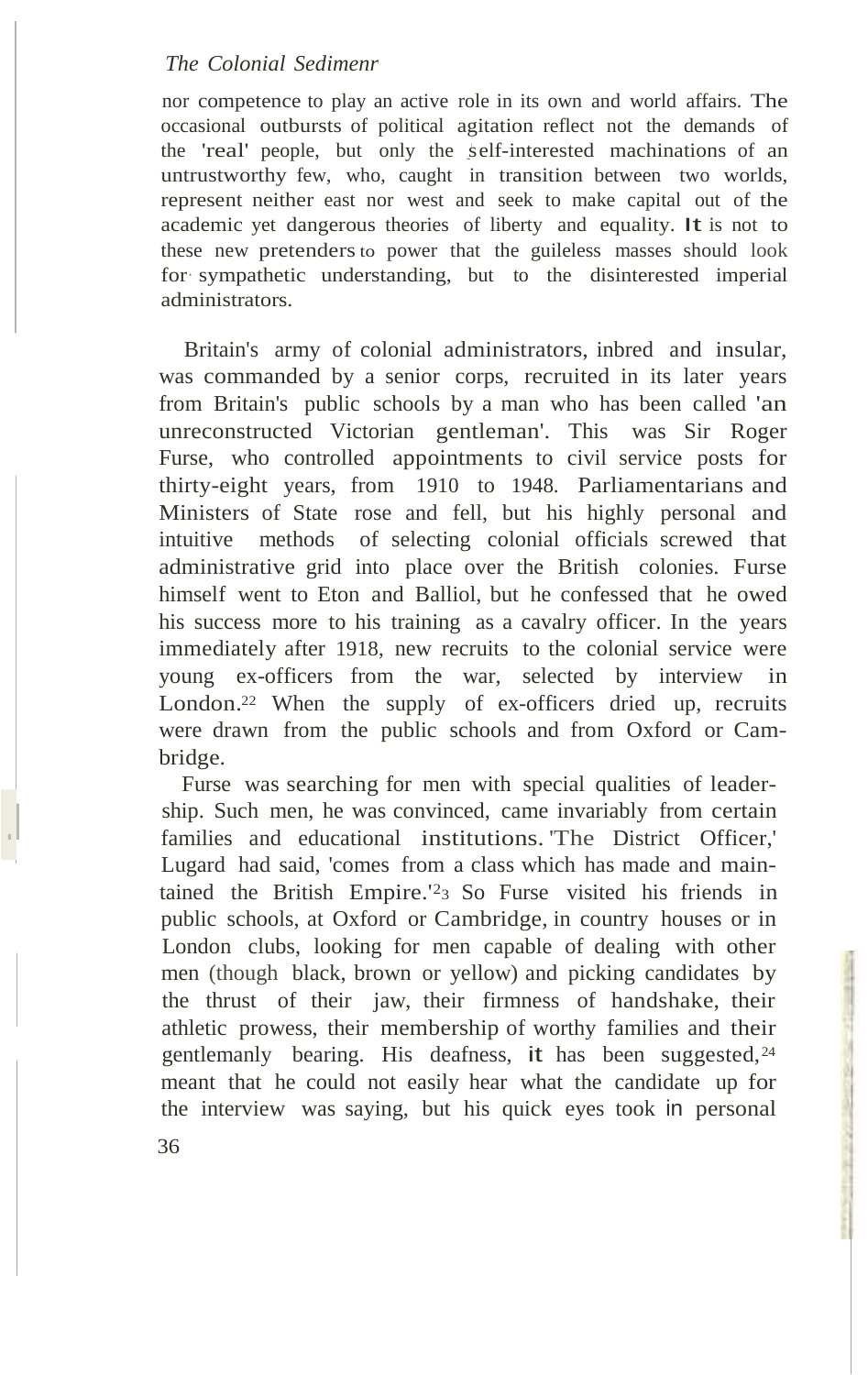mannerisms. Following an interview in 191 I, he wrote that the candidate was

tall, light haired, slim but well built ... <sup>a</sup> good open face with <sup>a</sup> good deal of grit in it ... <sup>a</sup> very good athlete ... brains I expect fair ... <sup>a</sup> fourth class honours degree ... but had influenza just before. He has <sup>a</sup> slightly affected way of shaking hands ... but made <sup>a</sup> good impression and is I think really up to East African standard. 25

Members of the recruiting staff were told to watch out for 'colouring, build, movement, poise', and 'such superficialities as style of dress and hair, health of skin and fingers'.

But your scrutiny will be directed chiefly to eyes and mouth, for they, whether in repose or in action, combined with speech and gesture, may telJ you much. You will have in mind the truism that weakness of various kinds may lurk in a flabby lip or in averted eyes, just as singlemindedness and purpose are commonly reflected in a steady gaze, and firm set of mouth and jaw.2o

An official inquiry, scrutinizing the colonial recruiting system, in 1929, clearly agreed with the views of a Secretary of State, the Duke of Devonshire, when he said: 'The code which must guide the administrator in the tropics is to be found in no book of regulations. It demands that in every circumstance and under all conditions he shall act in accordance with the traditions of an English gentleman,'27

Sir Roger Furse was right: the show could not have been run without the public schools. To Furse and his class and generation, the public school was the 'spiritual child of the tradition of chivalry'. Its product was characteri tically set off from the rest of English society, and so could be expected to observe suitable aloofness from the people it would rule in bush or savannah. The men sent out to control the colonies lived by a code of paternalism that had already been eroded in the generation before their own. Some were born to rule; others became rulers through their role in the colonies, which they ran like eighteenthcentury shires and parishes. The ethos of a ruling class, that in Britain was fast losing its exclusive claim, became the ethos of the colonial service. And very naturally, one 'aristocracy' gravitated to another: it was not surprising that officials in Northern

!

.I · :)

, I ·..J I

.

I ·I

I

'j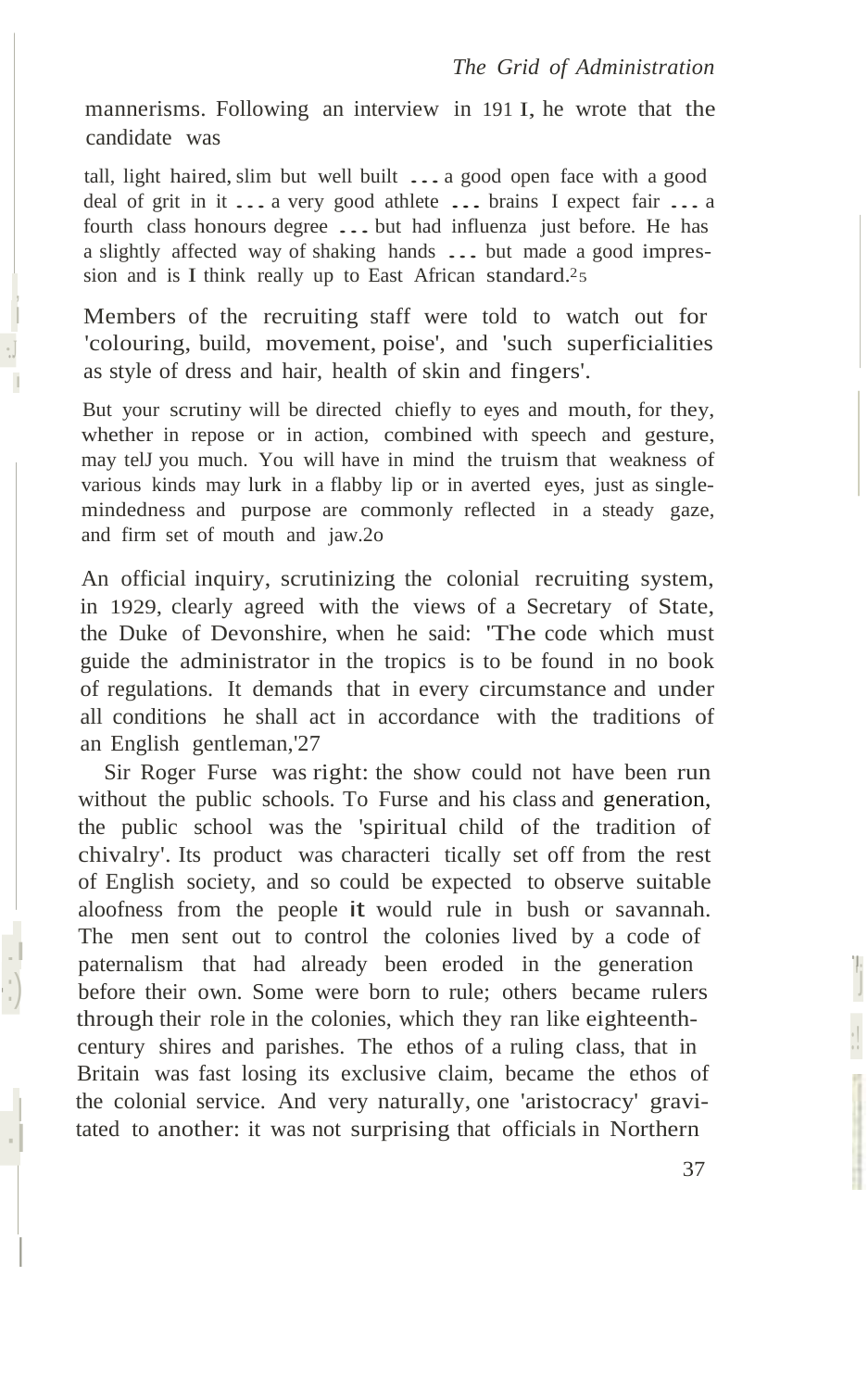J

Nigeria 'instinctively buttressed the hierarchy they found in existence there, as did their colleagues in Uganda, Malaya and the Aden Protectorates'.2s

Only after Furse's retirement in 1948 was his service's code of recruitment substantially altered. Indeed, as the Second World War drew to a close, even Furse perceived that the time was past when the main function of the Colonial Office was to deal with traditional chiefs. The 'educated native' had arrived on the scene and challenged, by implication at least, the traditional authorities on which administration had relied. Whereas in earlier times Margery Perham had received inquiries from administrators in the field on how to deal with traditional chiefs, she was now getting requests for advice on how to deal with new and unfamiliar urban authorities.<sup>29</sup> Yet some officials changed not at all, and spent the best years of their lives trying to preserve societies which imperial incursion into the continent had irreparably shattered. These men viewed the urban African, created by their own economic order, as a threat to the stability of that order. 'What these people need,' remarked a District Officer, discussing the urban African, 'is not education, but the stick.'3o

Some of the men who administered France's colonial empire expressed themselves less like head prefects and more like romantic visionaries, at least in Parisian print. Metropolitan France smelt stale and felt cramped, wrote a one-time Minister of France's Overseas Territories. The fault lay with an impersonal, irresponsible, routine-ridden administration. There was no Command. In Africa, on the contrary, 'we are preserving that function of authority in which resides the vital spirit of the new world'. The Commandant was much more than an official at some district outpost. Not only did he send to the French in Europe the luxuries to which they had become accustomed, but he also 'transmits <sup>a</sup> sort of energy....The colonial administrator is the unknown electrician in the power house of a new order of life, just as much for Africa as for France.'<sup>31</sup> Europe, in opening Africa up to the world, was acting as a universal civilization rather than as any particular imperialism. In savannah and forest, thee carriers of civilization were conducting a race towards civilization, not a conflict between civilizations. The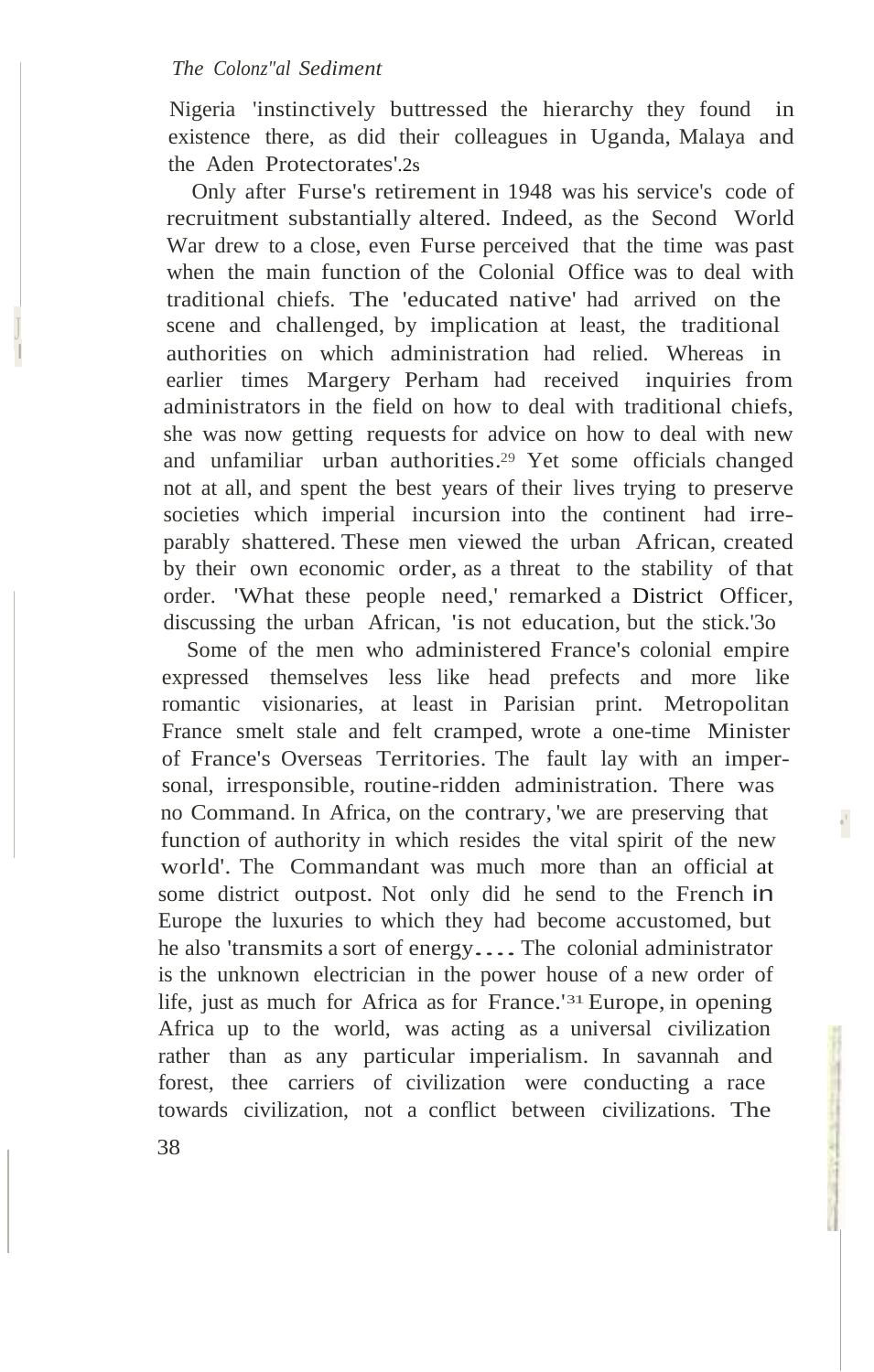European powers competed against each other, not like the 'pontiffs of hostile sects', but like runners, to see who would win through first to river or town; who would mark the greatest number of points on the map. In Europe the powers were bristling with conscript soldiers, ruining themselves with armaments. Africa, on the contrary, endowed the powers with an astonishing unity.

And the representative of the commercial house was as much part of the civilizing mission as his colonial office counterpart.\* The wife of an agent of a chartered company radiates authority as though she were the daughter of the stateliest house in England,' wrote Delavignette. But the French high-born or well-off of the capital was not interested in service outside France except in the army. Most colonial posts were filled from families already in government service, or by those ambitious to achieve a respectable social standing. In French West Africa in 1943, nearly a quarter of the officials, including four governors, were Corsicans ; 32 others were from the West Indies and Brittany. Selection for the French overseas service was by examination, not interview. But if the successful candidates often came from social areas below those which provided British administrators, the Ecole Coloniale made sure that if a sense of vocation was not inherited it was none the less imbibed.

The colonial official, French, British, Belgian, or any other, was not the servant of government; he *was* government. His administration was a series of untidy, crowded pigeon holes, buff files and inter-office memoranda. No one who had not read the documents could guard continuity and precedent, and thus take part in the process of government. There was a single column of power in the system, rigidly hierarchical, insulated from outside pressures. Where authority was delegated, it was played out tightly to chiefs-cum-administrators, who were themselves made part of the closed administrative system by being put on the payroll, and made subject to arbitrary dismissal. There

\*Colonial society is divided between Administration and Commerce, wrote Delavignette. He gave figures showing that French Colonial administrators were recruited from families already serving the State and Commerce :I *(Freedom and Authority in F1·ench West Af,·ica,* p. 24).

 $\mathbf{I}$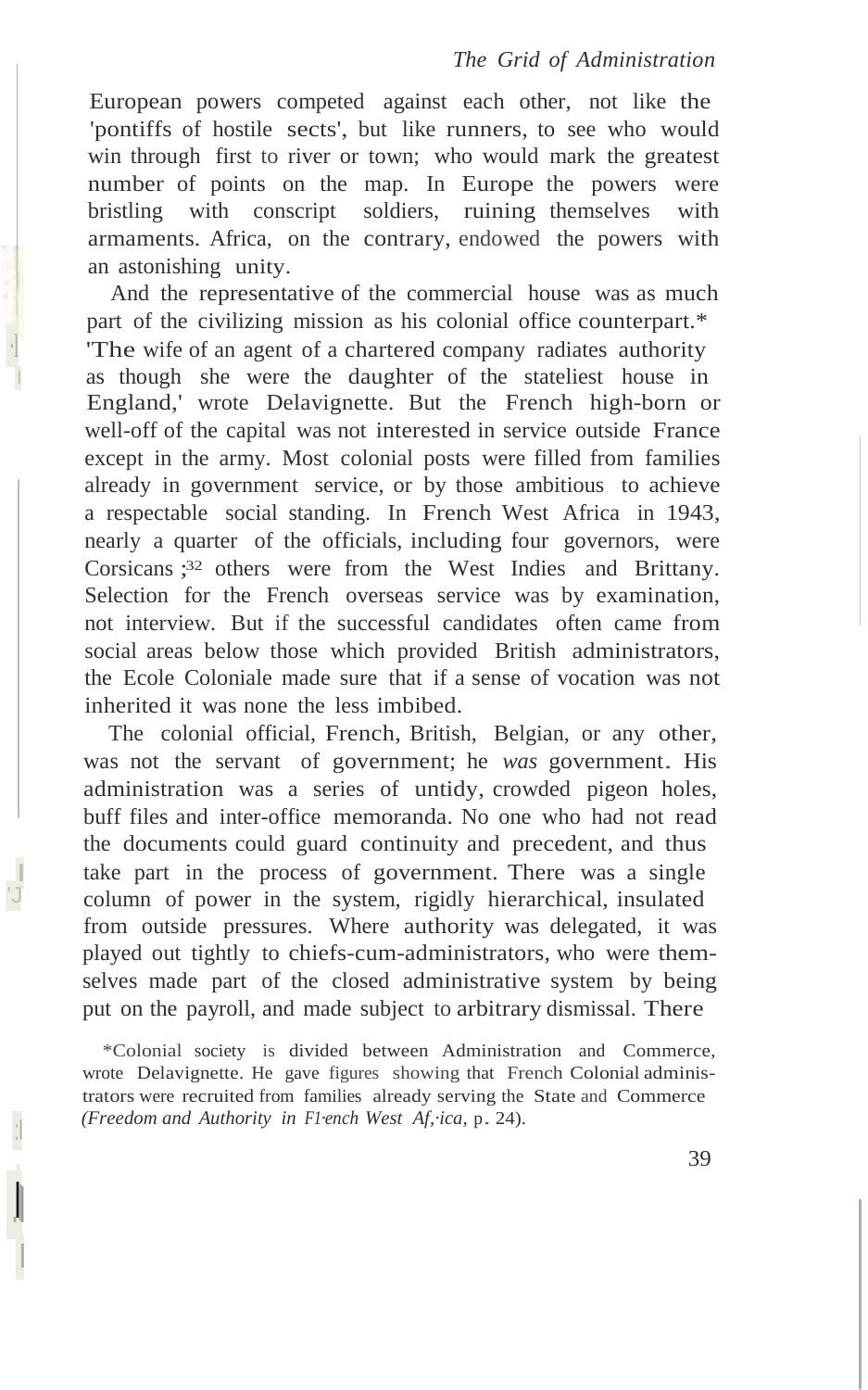was no place for representatives, only for intermediaries of the system. When a council system was devised on a partly elective basis, it was used not as a forum but as a fac;ade; its members were not to represent the people in government, but to represent the administration to the people. The colonial bureaucracy ruled; as Louis XIV had proclaimed of himself, it *was* the state: though with this difference, that the administrator-kings of the colonial services were not even of the country; and for all their insistence that they were motivated not by political but by administrative needs, it was the needs and the politics of the metropolis which almost exclusively determined the fate of the colonial subject.

At the hands of a colonial bureaucracy, local initiative or popular political organization - the ingredients of self-government – were, if not crushed, at least controlled, or wasted. In the subsequent period the colonizer based his rule and his hopes for a successful decolonization on the bureaucracy and the army. It has been said of the Congo<sup>33</sup> that these were the elements which emerged strongest from political crisis. This is true not only of the Congo, but of all Africa that has fallen victim to an army intervention in politics.

If there was any training and adaptation before independence, it was a schooling in the bureaucratic toils of colonial government, a preparation not for independence, but against it. It could not be otherwise. Colonialism was based on authoritarian command; as such, it was incompatible with any preparation for self-government. Africa was the continent of bureaucratic rule. In that sense, every success of administration was a failure of government. Government was run not only without, but despite the people.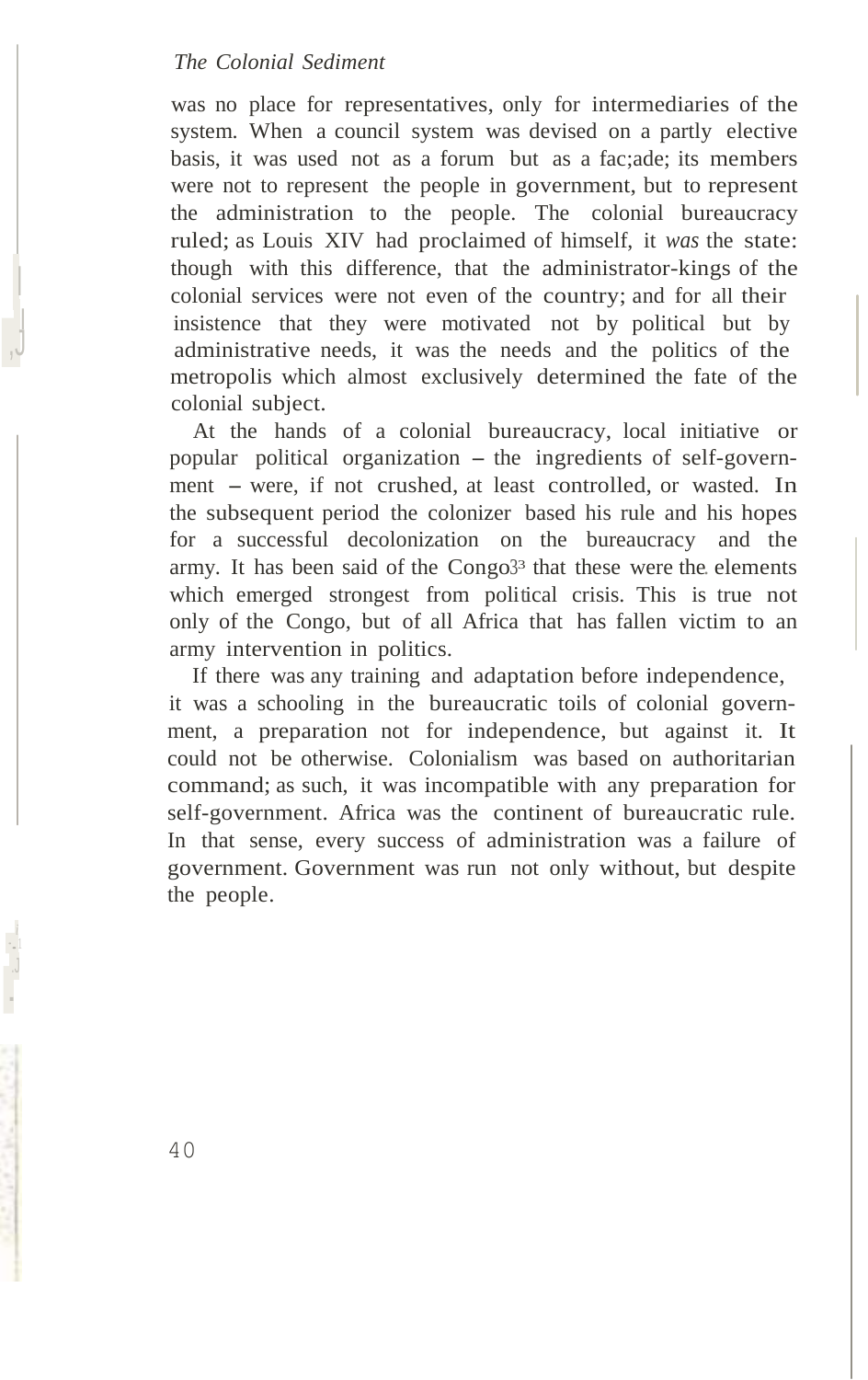# **Ways and Means of Decolonization**

... if, in both colonisation and decolonisation, force has always been the ultimate sanction, it' has not always been used. A few decisive military-political actions have established new balances of power for whole regions. The repercussions of the most decisive revolutions, too, established more than a local or even a regional change; they altered the whole field of forces on the world level. In the post-war world, such crucial events were the independence struggle of Indonesia, the Chinese revolution when, in Mao's graphic phrase, China 'stood up'; or Cuba where social revolution, long incubating in Latin America, was placed firmly on the order paper of the century.

Peter Worsley, *The Third World*

-1 'I I

> .I I I

. .J

I

The Second World War broke shatteringly into the staid pace of colonial rule. The Dutch tried holding on to Indonesia, by massive force, as the French tried in Indo-China, and subsequently in Algeria, at disastrous cost. The sporadic troubles of the British empire, previously put down by punitive expeditions, were tending to grow into prolonged guerrilla war. Battalions were needed to put down the 'terrorists' in Malaya, and the 'Mau Mau' in Kenya. Cyprus took to a ms; the Middle East was seething. The Royal Indian navy mutinied in 1946. The longer the empire lasted, the higher the expenditure on retaining it seemed to grow. Trials of force cost money, and Britain, struggling to maintain the value of the pound and achieve the transition from a war- to a peace-time economy, was in no position to pay for a decisive series of such trials. So, India was allowed to go first in 1948, followed closely by Ceylon and Burma. The withdrawal from Africa started a decade later, by when France, for similar reasons in the altered post-war balance of power, was likewise forced to adjust her imperial rule. In the 19505 and the r96os, constitutional formulae, constitutional conferences and bargaining dominated African politics. It began with cautious changes, like allowing Africans to enjoy unofficial majorities in legislative councils, and it ended with the cascade of independence constitutions in the 1960s. There was, of course, an agitated fluttering of the old Africa hands. They protested at this ignominious scuttle of empire before Africans and Asians

I

'I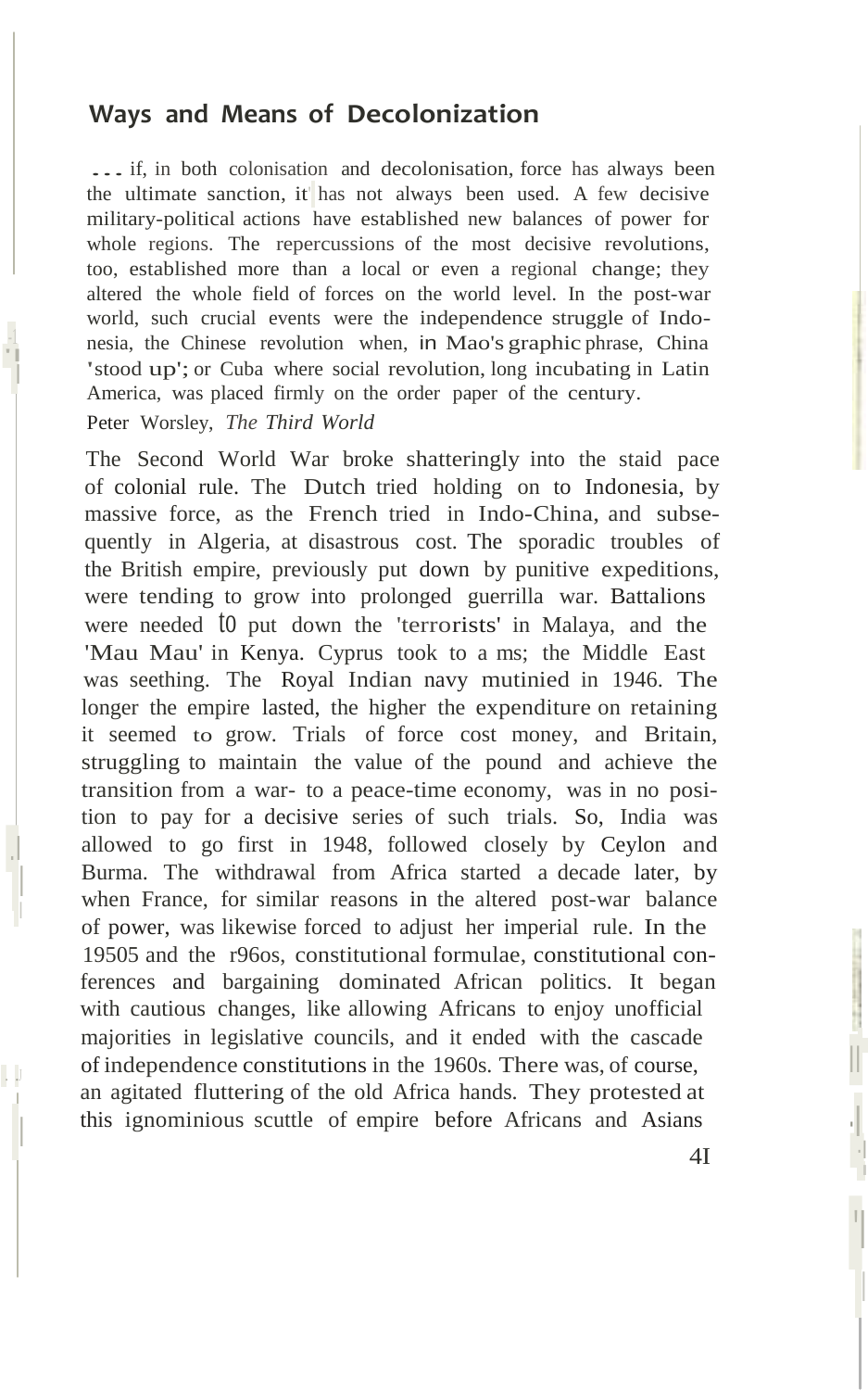had proved themselves 'fit' for self-government. All the same, argued a former colonial governor and head of the African division of the Colonial Office, Sir Andrew Cohen, Britain needed a changing policy for Africa. She should recognize that 'successful co-operation with nationalism' was the 'greatest bulwark against Communism'. 1The transfer of power to colonial people need not be a defeat, but a strengthening of the Commonwealth and the Free World.

Decolonization came to Africa in two phases. The first, *in* the first decade after the end of the war, occurred in those regions which European armies had used as actual theatres of war: Ethiopia, Libya, Egypt, the Sudan, Morocco and Tunisia. The defeat of the Italian army restored to Ethiopia an independence dating from the eleventh century and interrupted only by the Italian invasion of 1935. Libya, another former Italian colony, found herself independent in 1951 by vote of the United Nations, because the big powers could not decide what to do with her. (During the final negotiations, a UN delegate is supposed to have remarked to a colleague, 'At three o'clock this afternoon we free Libya.' His colleague replied, 'Impossible. We freed Libya yesterday.<sup>'2</sup>)

Uniquely in Africa, and for reasons closer to Middle East than African developments, Egypt in 1952 achieved more than formal independence in a seizure of power by an army coup d'etat that set afoot a social revolution. Egypt's conspiracy of army officers against an ancient and corrupt order of privilege may be matched by several score Latin American and Middle East coups d'etat in which generals have displaced politicians. But there, the more that the shadow of power has changed, the more its substance has remained the same. The distinction held by Egypt's Free Officers is that, in a pragmatic stumble towards policy, as in the aftermath of the Suez gamble, they identified with the movement for social change and became, almost despite themselves, its main instrument. Egypt's social order, like China's, had been ripe for toppling; but whereas in China, a political movement with a finely articulated policy for social revolution adopted mass armed struggle to seize power, in Egypt army officers seized the state in one sharp blow at the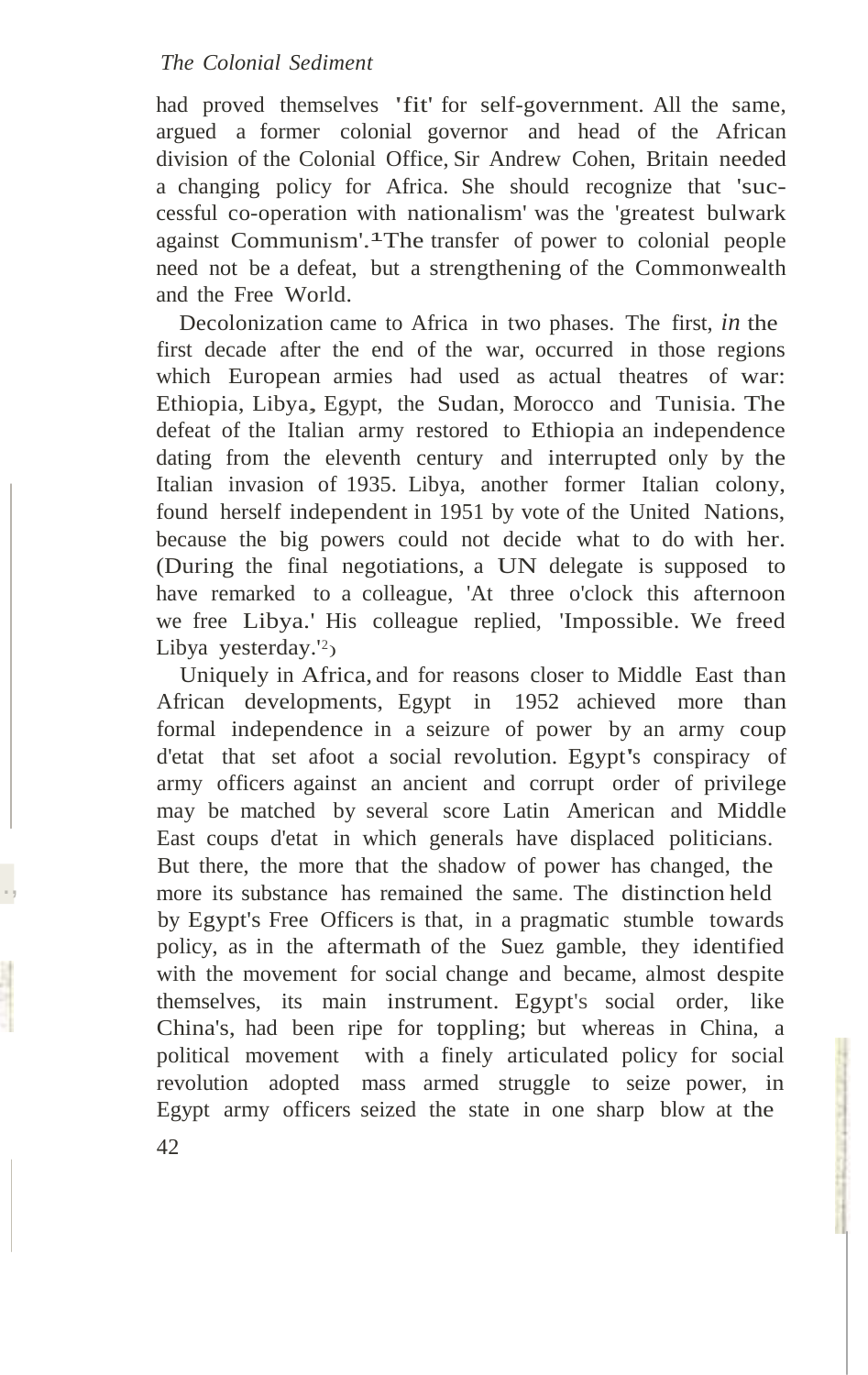apex, and then looked about for a political force and a policy to express the change. From his first conventional disavowal of the political interest and role of soldiers, Nasser graduated by 1962 to the thesis that the role of the army was to clear the path of the revolution. <sup>3</sup>Egypt did not want politicians in the army, but the army as a whole would constitute a force in the political process. The ensuing years were to show - not only in Egypt, but also in the Sudan and Algeria -how far an army could 'clear the path of the revolution'; or for reasons intrinsic to the control and style of armies, and such interests as were represented in Egypt's officer corps, it might proceed instead to undermine it.

One of the first fruits of Egypt's own newly seized independence was the independence of the Sudan, her one-time colony. After the reconquest, the Sudan found herself under the control of both Britain and Egypt, though the latter was represented more in the name of the Condominium Agreement than in actuality. Egypt's young officer coup d'etat placed Egypt in the position where she could unilaterally make an independence proposal to the Sudan and, having negotiated its terms, present these to Britain as <sup>a</sup> virtual *fait accompli.* For the first time in her history, the Sudan reaped benefit from having been a bargaining counter between the two states; and the young officer coup in Egypt accordingly resulted in changes not in one African state but in two.

In the French African empire, it was the independence struggle in the Maghreb that was principally responsible for France's accommodation to new policies. In both Morocco and Tunisia though not in Algeria - France astutely timed independence offers to forestall guerrilla actions and install moderate leaderships: in Morocco, urban underground action and rural struggle were already under way; and in Tunisia, a section of the Neo-Destour Party was advocating the continuance of armed struggle, begun in 1954, when in 1956 France granted independence.

Ghana and Guinea attained independence in the tail years of this first decade. Then came the avalanche of West and Central African independence in 1960, when seventeen colonies of the British and French empires in Africa became independent, and even Belgium, seemingly the most intransigent of the colonial

.i

'j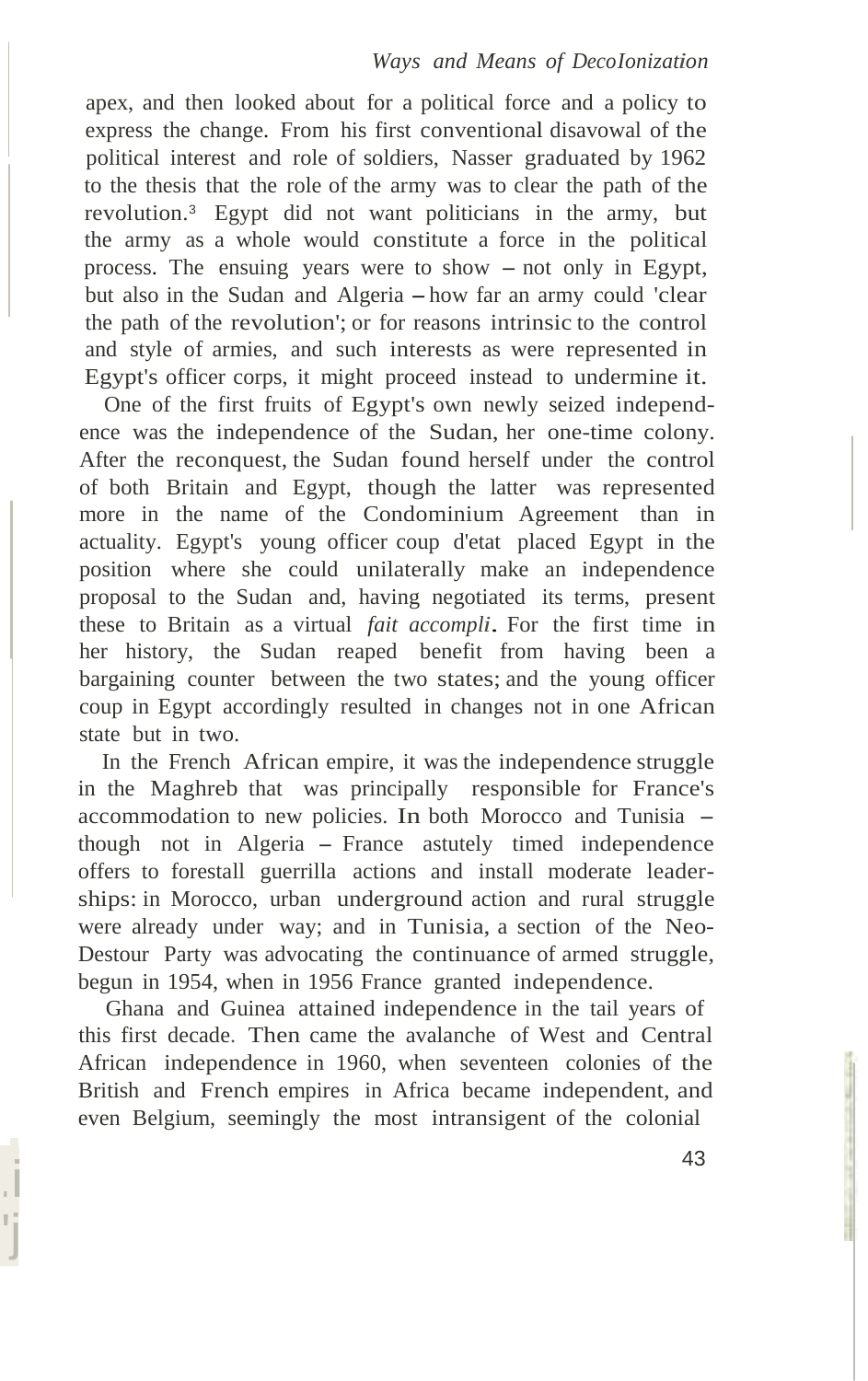powers, suddenly shortened her timetable for the independence of the Congo from thirty years to seven months. Another five countries became independent during the next two years; then Kenya in 1963, a full ten years after the armed rebellion that disturbed the pace of negotiated independence; then in East and Central Africa, the states of Tanganyika, Malawi, Zambia and Zanzibar, the latter one month before an armed uprising in 1964. The ensuing years saw the conclusion of the process, as small states like Gambia, Botswana, Lesotho, Swaziland and Mauritius joined the independence round.

It looked deceptively easy, this evacuation of empire. True, members of the West African elites, first inspired by Edmund Blyden's messages, had been meeting spasmodically in Pan-Africanist conferences: in 1900, after the First World War, and, more intensively, after the Second World War. They had launched students' federations in London and Paris; nationalist newspapers; and finally, fully fledged political independence movements which, for long patient, mild and pliant, received a stiffening of ex-servicemen, trade-union and radical agitation after the war. Quoting the promises of the Atlantic Charter for a bright new world, these movements began to insist that if Whites, and then Asians, were fit to govern, why not Africans ? In Ghana Nkrumah catapulted a positive action campaign into the orderly pace of constitution-making; there were demonstrations by ex-soldiers, with riots and boycotts, in the late 1940s, at a cost of twenty-nine killed and 237 injured. It was events in Ghana, and the British preparations for the transfer of power there, as well as the turbulence of the independence struggle in the Maghreb, that stimulated France's own cautious experiments with the *loi cadre* and other circumspect constitutional reforms.

But inside Africa, apart from Algeria and the other countries of the Maghreb, Kenya, the Cameroun and Madagascar, it was hard to find turbulence enough to explain why, having earlier seemed so resolved to keep the continent, the colonial powers - with the exception of Portugal and the settler-dominated communities now, after the war,seemed so preoccupied with how to get out of it.

Macmillan's wind of change, which blew independence even into settler-dominated countries, was not a dramatic Cabinet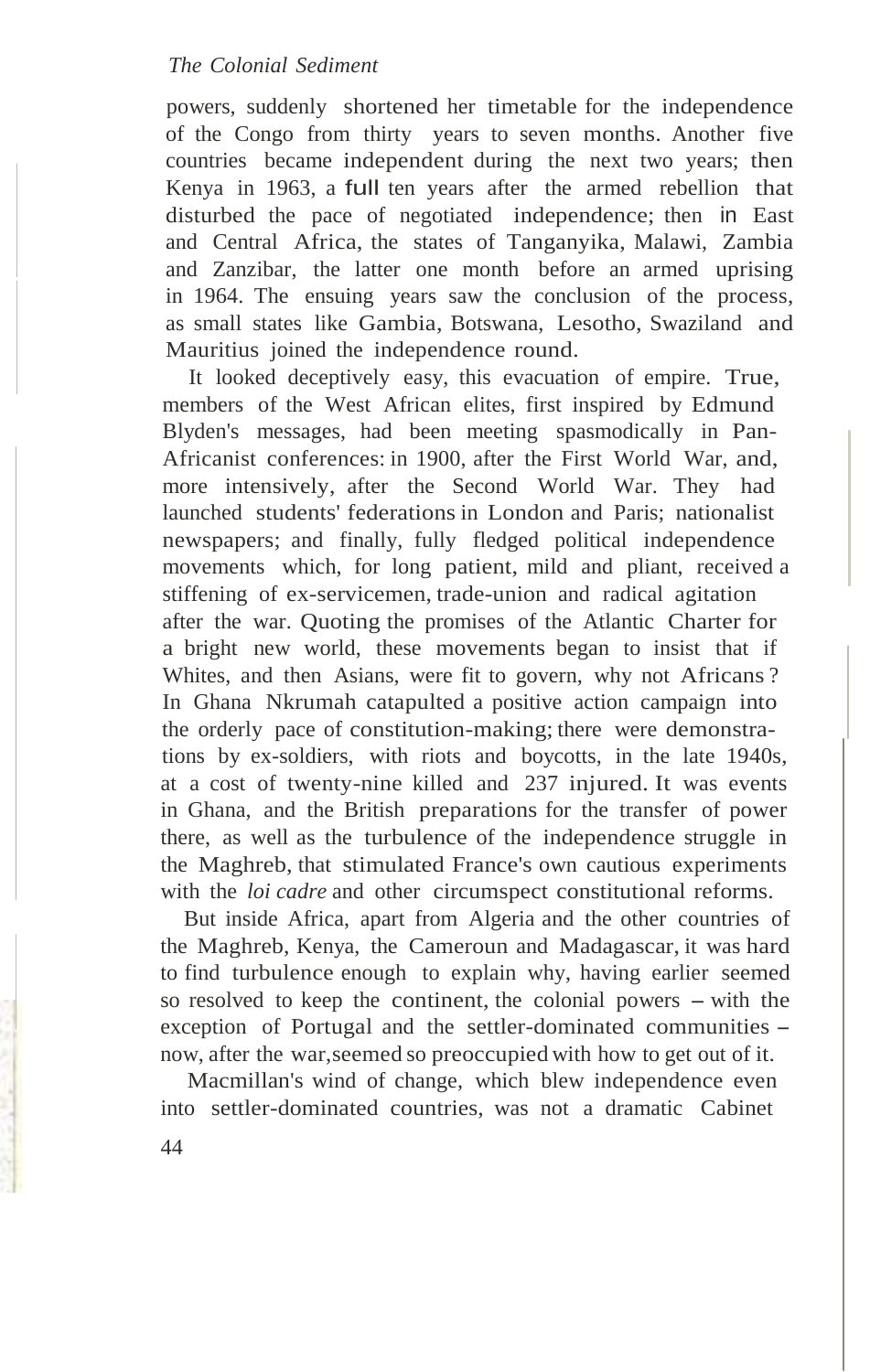decision, wrote a former Minister of State for the Colonies,<sup>4</sup> but a comment on a decision the tempo of which had been accelerated as a result of a score of different decisions. In East Africa, the tempo was accelerated by the 'Mau Mau' rising; in French Africa, by Algeria's war for independ nce. It was the struggles in these two countries, though different in scale and duration, that provided the exceptions to Africa's licensed advance to constitutional independence. Both countries, significantly, were dominated by White settler power that had ruthlessly dispossessed the colonial peasantry, and enjoyed a voluble say in metropolitan decisions.

In Kenya, a dominant local white community and the colonial regime between them met African grievances with repression and precipitated the very revolt that these measures had been designed to deny. African political organization had stirred in the early 1920s and been suppressed, had revived, and been beaten back again the following decade. But it continued to sprout in a variety of shapes and forms, an amalgam of 'the secular and the religious, the tribal and the African national, the old and the new, increasingly interwoven in the complex ideological fabric of the Kikuyu peasant masses'.<sup>5</sup> The state of emergency unleashed in 1952 against the nndergronnd movement that was preparing for armed resistance was intended to savage the leadership and terrorize discontent into submission. It did the opposite. A plan for revolt, only partly prepared, was triggered into action by lower levels of the leadership, who escaped the police net by moving into the forests and turning them into bases of operation for a guerrilla war. But the struggle began 'without a master-pian for revolution, without cadres trained in the art of guerrilla warfare, without an adequate supply of arms and ammunition, or arrangements for their supply from outside the colony, without the necessary support *:* of tribes other than the Kikuyu, the Embu and the Meru, who had not entered the movement in significant numbers, and without any contact with the outside world'.<sup>6</sup> The fighting groups that remained in the forest after 1956 were small isolated bands, constantly pursued by government troops and offering little co-ordinated resistance.

45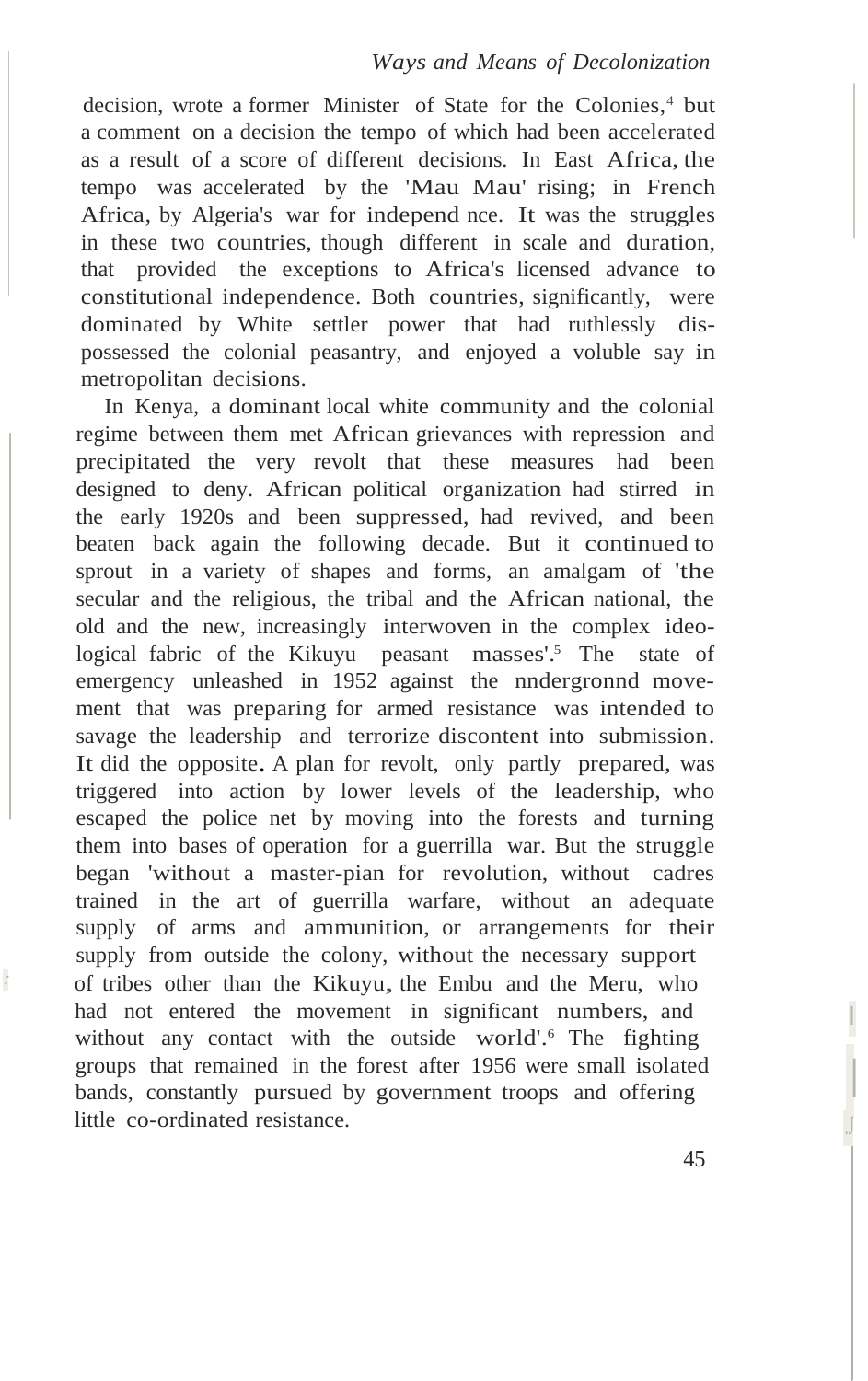The revolt lasted for more than three years and was defeated by a combination of overkill and terror against the Land and Freedom army, and the civilian population at large. Though the fighting was virtually over by the beginning of 1956, the state of emergency was lifted only in 1960. The intervening years were almost as important as the years of armed conflict in breaking the back of African resistance and grooming a tame and emasculated generation of politicians for the independence era. For by the time that independence constitution-making for Kenya was begun, less than a decade later, the peasant revolt was defeated. and its aims were all but obliterated.

In the space of a few devious years, Kenyatta, onc:e execrated as a black nationalist leader to darkness and death, had become the grand old man of the settlers. He headed a government of politicians preoccupied with constitutional niceties. White settlers had not only joined but were helping to lead African political parties. The fighters of the forests and the camps, broken in health, landless and unemployed, belonged to a past which the dominant political class of independent Kenya was only too anxious to forget. 7

Despite the armed rebellion, therefore, independence for Kenya came only after the colonial power had prepared the timing and the manner of the take-over. It came not with victory, at the climax of the military rising, but only five years later, when settler intransigence had turned to 'realism', and the policy of confrontation with African demands had become one of bargaining and negotiation. The generation of militant fighters was dead, imprisoned or black-listed. In its place was a generation that, for the most part, was ready to accept independence as a gentleman's agreement, with the political process as the prerogative of a privileged elite. The 'Mau Mau' had fought a war, but lost it, and the landless poor which that struggle had represented were given no place in the independence settlement.

Algeria's war, by contrast, lasted twice as long and ended in the victory of independence. Far from her conflict being blockaded in the forests, it spread to France, brought down the Fourth Republic and threatened the survival of the Fifth, in a decisive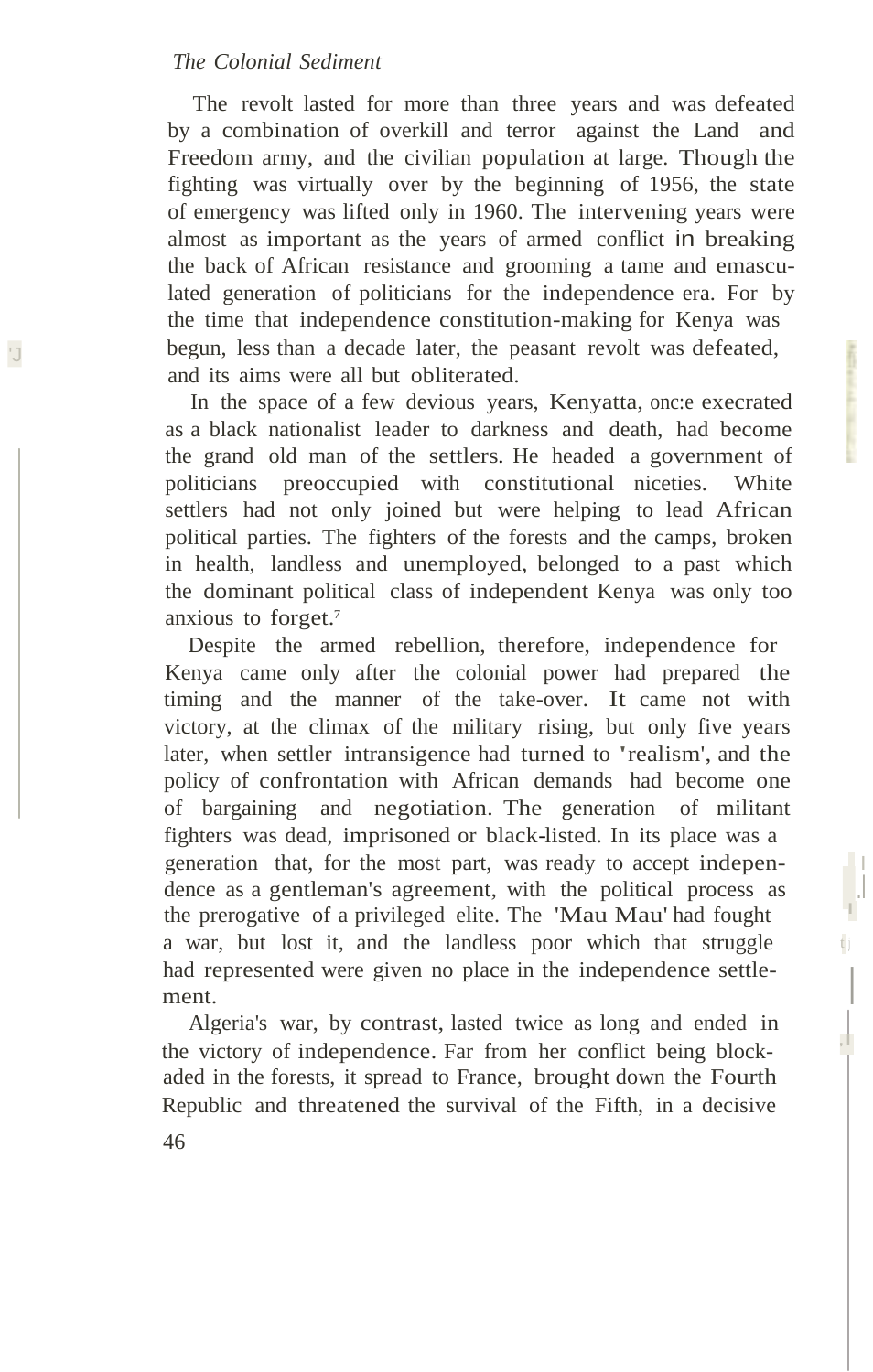display of the dangers in the settler slogan *'L'Algerie, c'est la France'* (or *Algerie Franfaise).*

The war, begun in November 1954, was fought with unabated ferocity on both sides. And by mid-1958 French military operations were apparently beginning to bear fruit. A L N guerrilla units were scattered, with their command interrupted. But France had herself experienced three crises of government in the space of a year. Power in parliament was an incoherent mixture of Paris and Algiers,<sup>8</sup> racked between the left that was pressing for peace negotiations, and the right wing in France, the lobby of the colons and the army, which had made its influence felt since Indo-China, but never as vehemently as during the Algerian war. The danger rapidly mounted that the army, far from being in the service of the French government, would supplant the government altogether, bringing army and nee-fascist rule not only to Algeria but to France. The generals' putsch in Corsica and the shouts in Algiers of'*les paras <sup>a</sup> Paris'* were signals for the advance on France. The attempted putsch of 13 May 1958 brought de Gaulle to power at the head of the army. But an army victorious in Algeria would be impossible to subdue in France; driving the conflict to a bitter end in Algiers would transplant it to Paris. The terrorismof the 0AS, the combat force of the colons, was proving that. De Gaulle cracked down heavily on the army, especially after the 1961 generals' revolt, led by Salan and Challe. Then, armed with exceptional powers, he felt his way gingerly towards a formula for negotiation, peace and independence. On the Algerian side, the politicians of the government-in-exile, the G P RA, proved amenable to bargaining; and in the latent conflict which had existed in the Algerian leadership, between the fighters of the interior and the old-type politicians like Ferhat Abbas who had joined forces with the FLN, the moderates now had their chance. The Evian Conference decided that Algeria would become an independent state, within limits.

Alone in Africa, Algeria fought a national liberation war for independence which struck at the very basis of French settlercolonialism. But the seizure of power through armed struggle was not followed by a period of concentrated mass mobilization,

..,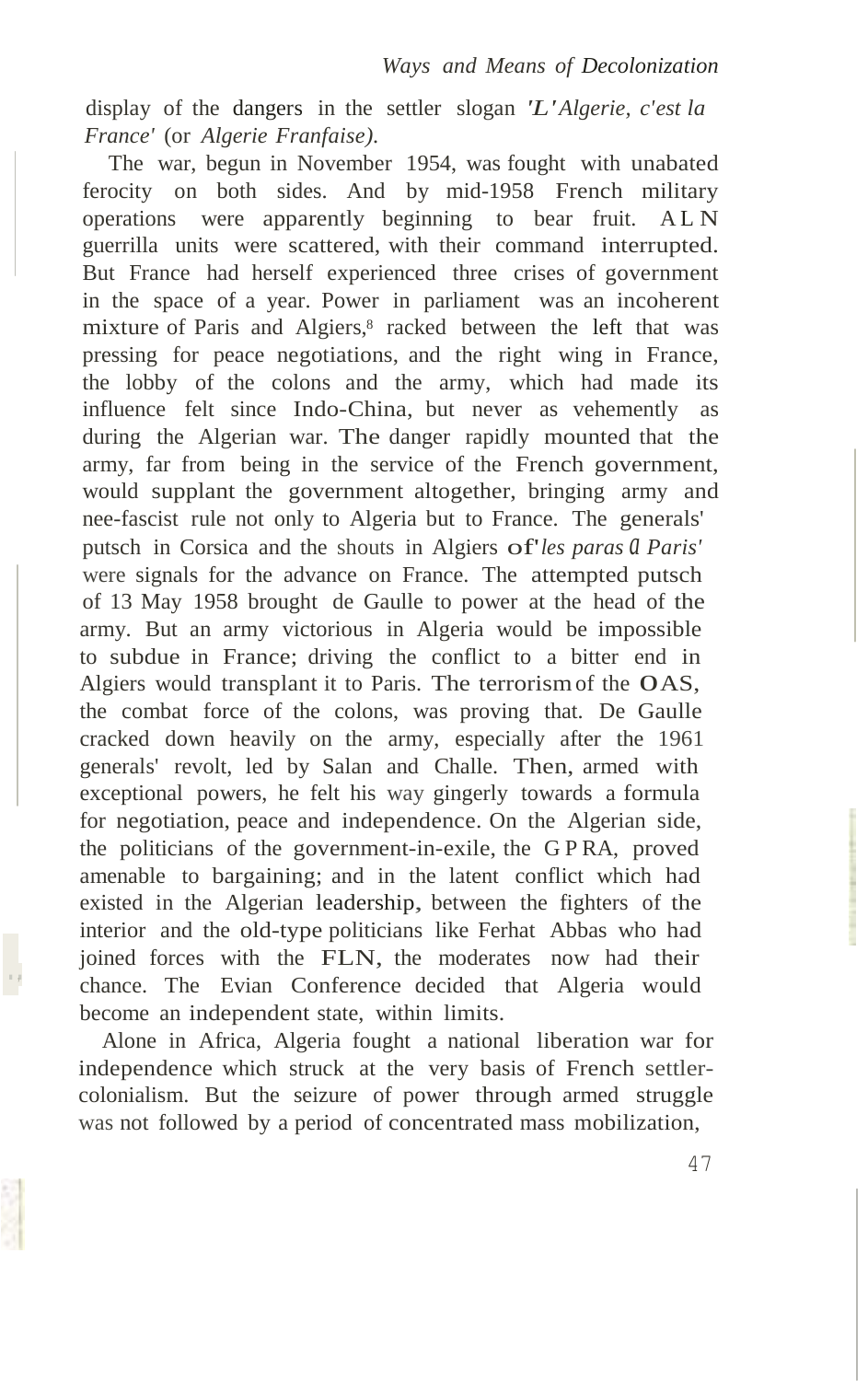I

#### *The Colonial Sediment*

without which a revolutionary transition to independence cannot be secured. In part this was because Algeria emerged from the war economically exhausted, bonded to her former colonial power and unprepared, in the shape of economic blueprints, for victory. In addition, de Gaulle's initiative for a peace settlement at the Evian talks created a psychological as well as an economic dependence on France. But, above all, Algeria's revolution was stunted because her leadership was locked in conflict. There were the competing claims of the military and political wings of the independence movement, of the army of the exterior, which had waited in reserve during the war, and the peasant guerrilla force of the *wilayas* that had borne the brunt of the combat; and of the divergent strains in the political leadership that could not agree on the post-liberation restructuring of Algerian society.

Despite her own setback, it was Algeria's war for independence that achieved more for the other French colonies than anything that they dreamt of doing for themselves. And yet, in the main, the tempo for change in Africa was accelerated more outside the continent than within it, in Asia rather than in Africa; France's colonies gained their independence as a direct consequence of crisis in other parts of the French empire. In 1944, at the Brazzaville conference, reforms had been suggested for the African territories on the understanding that there was to be no independence other than the independence of France. As for colonial peoples, said the Free French Commissioner for the Colonies, M. Rene Pleven, 'In the great colonial France there are neither peoples to liberate nor racial discrimination to abolish. <sup>"</sup> Suddenly, six years later, decolonization flooded first over one colony, then another. What had happened? The French had been defeated at Dien Bien Phu, and this altered the French course not only in Indo-China, in Asia, but also in Africa. Faced with a Dien Bien Phu, Frantz Fanon has written, a veritable panic overtakes colonial government.

Their purpose is to capture the vanguard, to turn the movement of liberation towards the right, and to disarm the people: quick, quick, let's decolonise. Decolonise the Congo before it turns into another Algeria. Vote the constitutional framework for all Africa, create the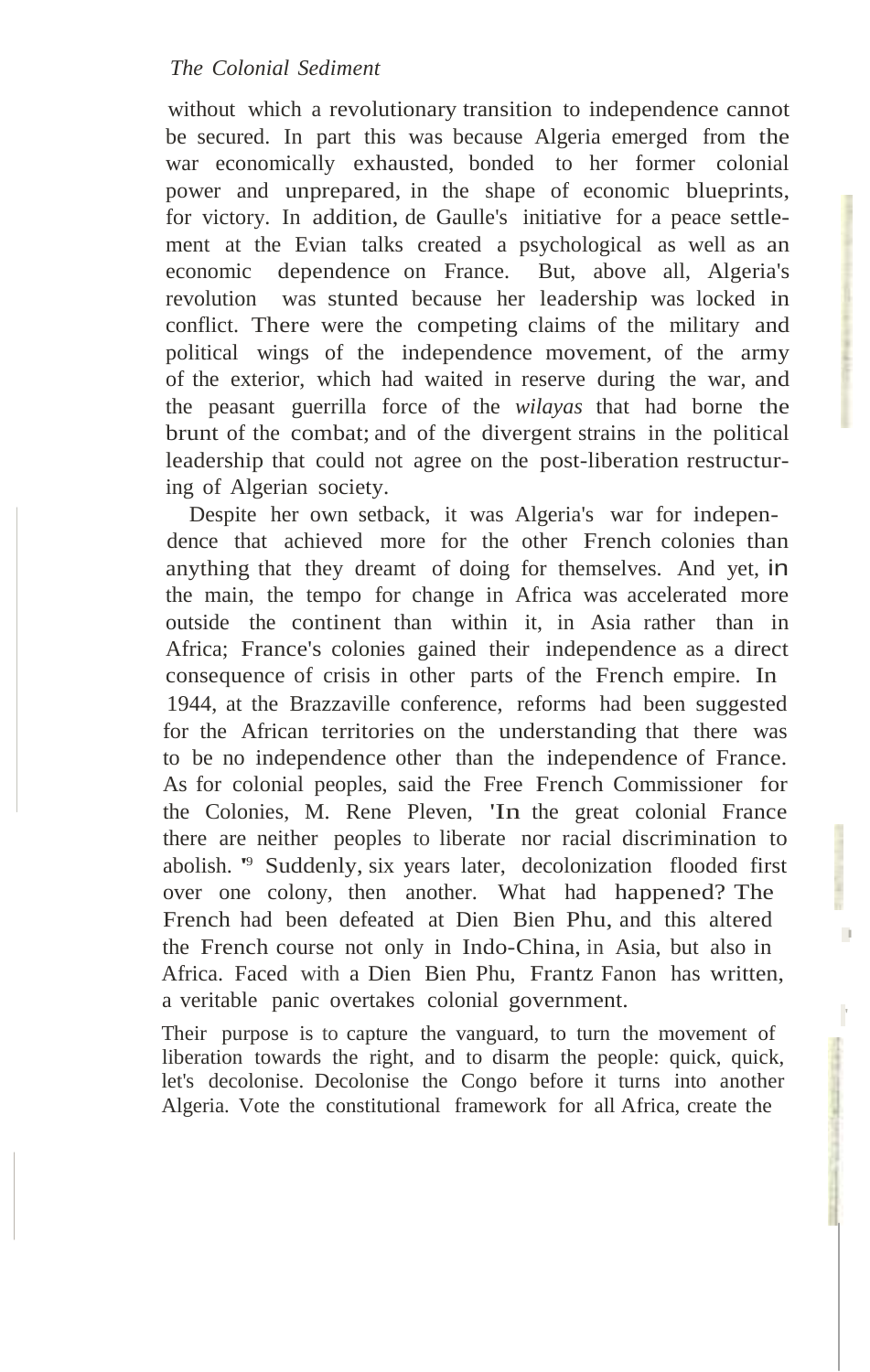French Community, renovate that same Community, but for God's sake let's decolonise quick.... And they decolonise at such a rate that they impose independence on Houphouet-Boigny.<sup>10</sup>

Independence was breaking out all over the French empire, and the British; and over the Dutch and the Belgian, as well. There were international reasons why. Already by I945 the war had fundamentally altered the pre-war structure of power, United States policy was to supplant European imperialisms with paternalist and profitable economic ties; in place of old-style colonies, would be put the new containment, in United States free enterprise. There was, thus, a perceptible shift in the priorities of Western powers, which had to take their cue from the most powerful among them. The United States was interested, for its own reasons, in confining traditional European power and its financial freedom to pursue an independent course. For the United States, a historian of the politics and diplomacy of the Second World War has written/ 1 support or opposition to European colonialism would depend on the extent to which the interested European nation respected American global goals elsewhere; and also, most significantly for Africa and Asia and Latin America, on the nature of the local political opposition within the colony. If left-wing forces led the independence movement, then the Americans would sustain collaborationists if possible, or a colonial power ifnecessary. 12 Decolonization was a move to shore up 'stabilizing' forces in restless regions, rather than a recognition of the right of peoples to the independence and the freedom that the phrases of the United Nations so eloquently embodied.

Africa's rapid transition to independence, if it made the early rg6os heady with optimism, left behind a damaging legacy of myth and illusion. Independence came by too many to bseen as a single, sharp act, like running the national flag up the flagpole. The constitutional agreement once signed, an African state was independent. Indeed, independence was seen by the political careerists not as the beginning, but as the end in a process of change. To them independence was reduced to a constitutional formula in which contesting elites, serviced by lawyers and public relations men, bargained on terms and fixed indemnities for the

• I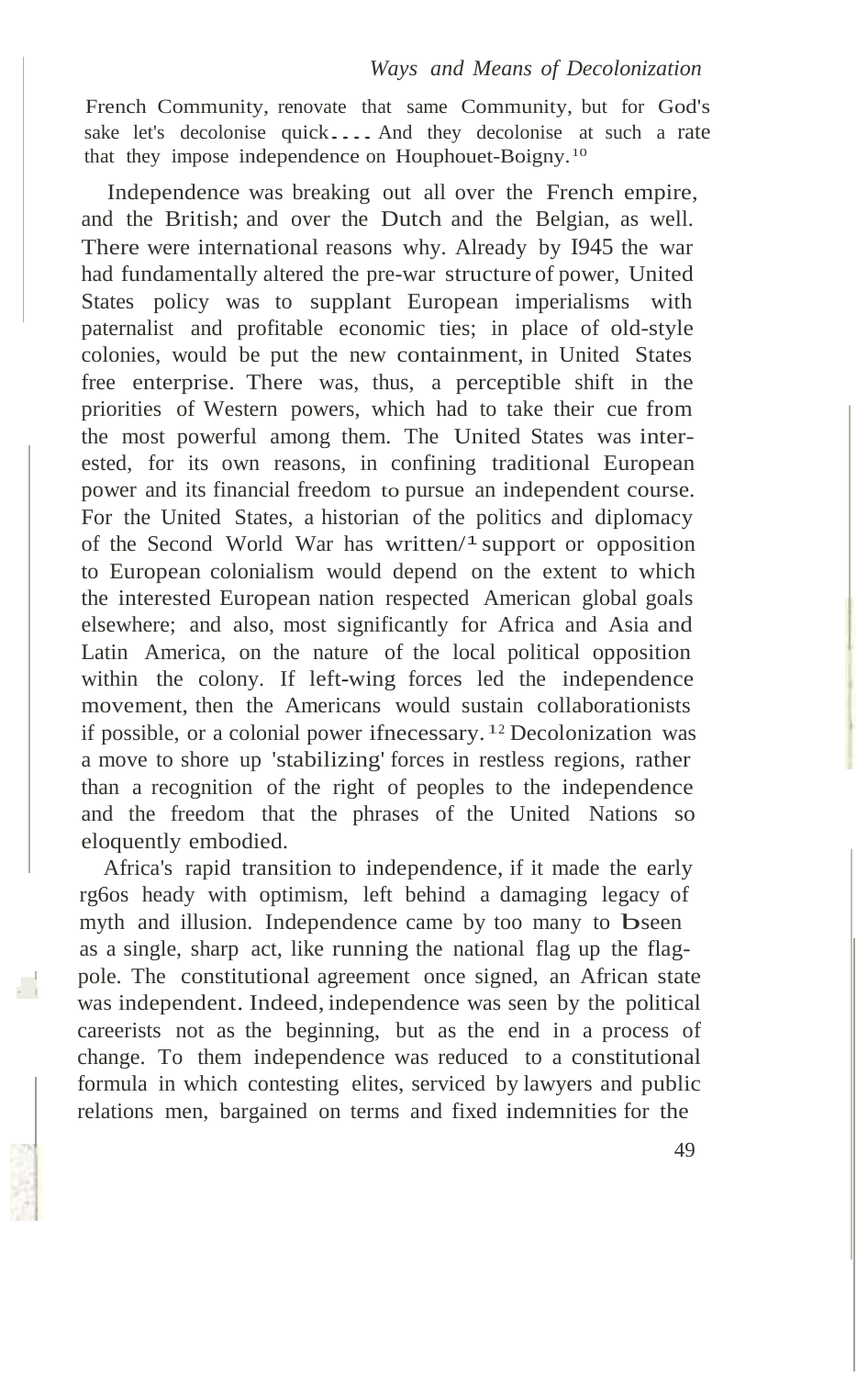..! .J departing power, which for their part were intent on handing over political power as long as this did not affect their economic stakes.

This is not the version of history that the independence generation of politicians cares to recall. And it is not, to be sure, invariably the whole story in each individual country. But, on the whole, the experience of decolonization in Africa is not one of grass-root struggle, except for brief, unsustained periods. For each individual state, the details and the differences are important. Here, a generation of political leaders that would have fought for sterner guarantees, better terms and a policy of social change, was suppressed, sometimes by the colonial government, sometimes by the authorities acting in collusion with a more conservative branch of the independence movement. Here, the colonial power manipulated the competing wings of a movement across the conference table; played off one delegation against another from the same country. There, withdrawal took place only after the studied creation of constitutional and political structures that were bound to buckle, even break, under independence needs.

In much of Africa, the leaders of the independence movement accepted without undue perturbation the form of independence ordained by the departing colonial authority. 'Gabon is independent,' President M'ba is reputed to have said, 'but between Gabon and France nothing has changed; everything goes on as before. The only change in fact, commented Fanon, 'is that Monsieur M'ba is President of the Gabonese Republic and that he *is* received by the President of the French Republic.' 13

Many of this generation of independence leaders dung with pathetic endeavour to the forms of government transferred to them, or those practised at home by the colonial power. British or French or Belgian constitutional traditions seemed the only permissible, even possible, form. Regular electoral competition within a European-type constitution became the 'pubertal rite  $14$   $\frac{1}{2}$ on the independence scene; though, so shortly before independence, the colonial system had been busy locking up its opponents and had never dreamt of paying them salaries to oppose. Nkrwnah remarked on the tenacity with which Colonial

I

so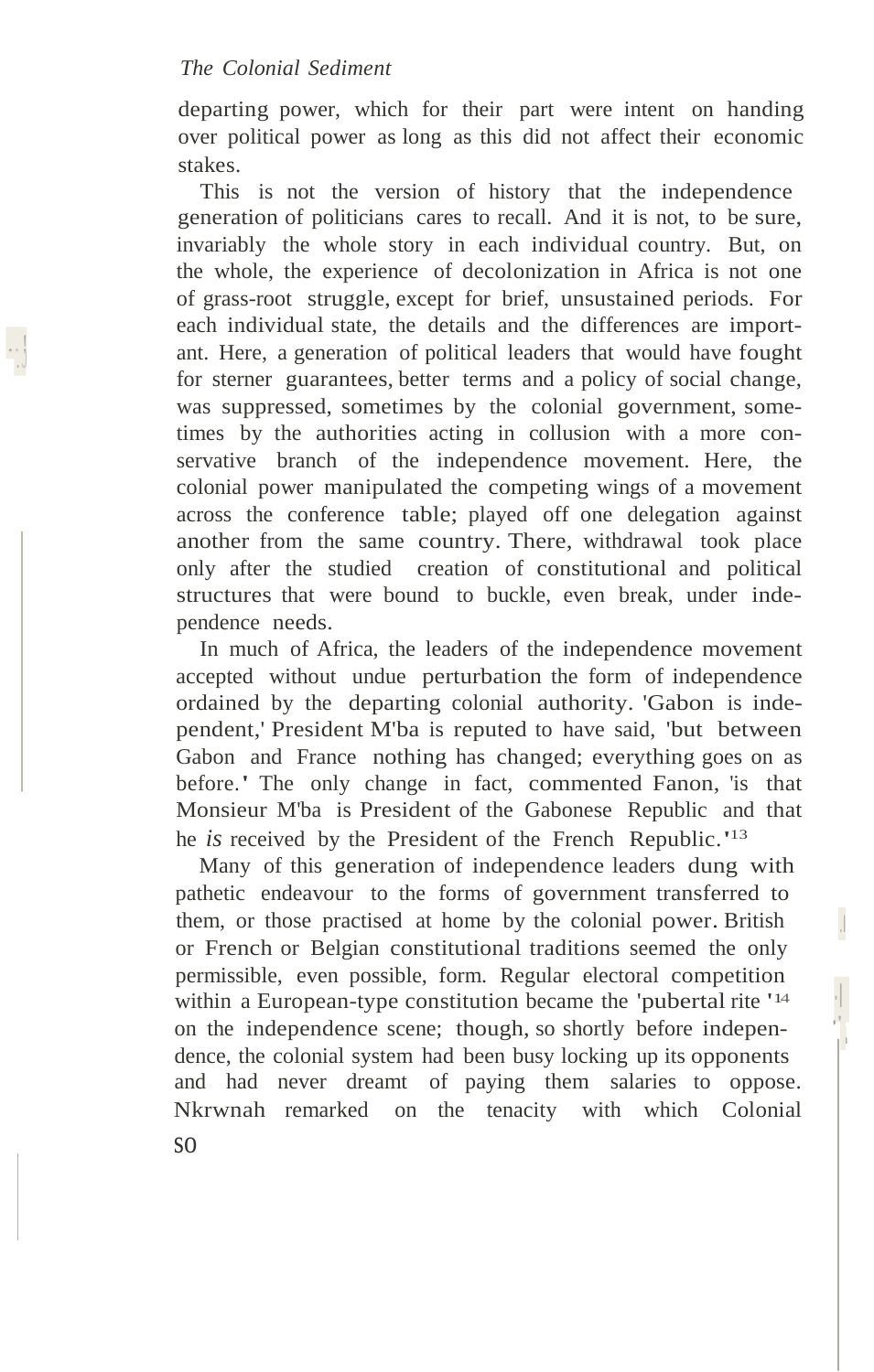Secretaries argued the case for adopting certain types of constitutional arrangement at conferences held to negotiate the independence of African states.

When colonial power, on the other hand, for reasons of its own occasionally suggested a variation of its own governmental forms, African politicians protested that they wanted the model intact. So, London or Paris or Brussels models were prepared for export; and universities, law courts, local government and the civil service were cut according to the master pattern. The elites of the British territories hankered after the so-called Westminster model. The French political leaders copied the autocratic presidential powers that de Gaulle had assumed. These made it difficult for an Assembly to overturn a government; gave the executive comprehensive powers, enabling it to appeal ov  $\angle$  *f* the heads of the Assembly to the people, by submitting measures to referendum; and eliminated, in large measure, ministerial responsibility to the legislature. There was one de Gaulle in Europe, and a dozen or more little de Gaulles in Africa; though they didn't all prove as secure in office as Senghor and Houphouet-Boigny, or even, for so long, de Gaulle himself.

Transferring the so-called Westminster model was an exercise of dubious value.<sup>15</sup> The British constitution, unwritten just because it is rooted in age-old precedent and tradition uniquely British, serves a society which could scarcely be less like those for which its export model was prepared. The Parliament at Westminster owes its present character to a civil war and several centuries of bitter struggle.<sup>16</sup> The legislature is anything but the sole seat of power; beyond it function the great institutions of the economy from the banks to the stock exchange; the civil service; the education system; the great families; the newspaper chains; the Institute of Directors and the Trade Union Congress; all forms of power diffused through the society. In new African states, patterns of power-or lack of it-are quite different; and, most often, unsettled and unresolved. What sort of <sup>a</sup> system, political and economic, is it? The issue opens out only with the onset of independence, and sometimes not even then. Who rules ? Does power not lie without, rather than within the country? In largely peasant societies, where local elites derive power and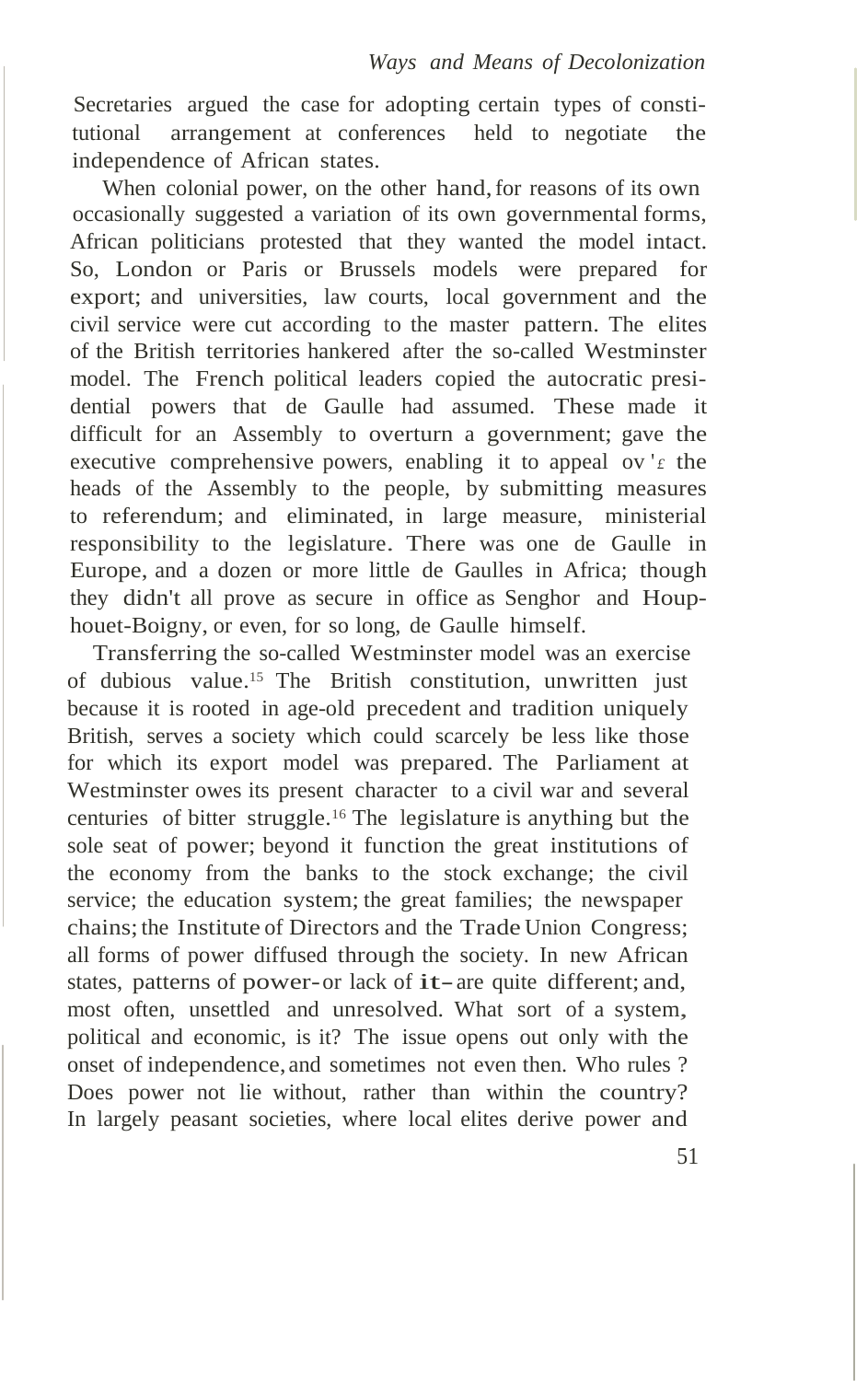authority from a village, district or regional society, does a national parliament automatically displace or unify these power systems? Are there, nationally and locally, competing forces advocating competing policies? Or, under the imported constitutional system, were parties not artificially pressed into the game of parliamentary shuttle-cock between government and opposition, even when these were artificial divisions ? In the shadow of Westminster, the constitutions made place for oppositions even where these did not exist, as in Tanganyika, where TANU won every seat but one in the 1961 elections.

In reality, though, the constitution-drafters did not stick precisely to the Westminster 'model', but wrote clauses into its export variety which were in sharp conflict with the British system. The essence of the British system *is* that there is absolutely no limit on the sovereignty of Parliament. The export models incorporated all sorts of checks and balances for parliamentary power. They made laws subject to judicial review. Bills of Rights were prepared, ostensibly to protect rrrinorities but in fact to hand them extra-parliamentary levers. The notion of transplanting a standard form of government to countries as widely divergent as India, Malaya, Trinidad, Malta and Ghana, did not seem to appal the Colonial Office drafters. The fact that few of the models lasted more than a few years in Africa reflected on the value of the original exercise. From the end of 1960 to the beginning of 1962, thirteen states revised their constitutions or produced altogether new ones.

The assumptions of the imported systems proved untenable in the new states. With the onset of independence, African parliaments seemed notoriously to debate the least important issues of the day. This was because the parliamentary convention of government and opposition politely exchanging the seats of office assumes that the crucial ideological questions have been settled; but, neither settled nor even debated in Africa, they tended to drop into oblivion. Land and economic policy were not scrutinized; social policies and administration were inherited from colonial days, and, for the most part, kept intact. Caught in the parliamentary round, the politicians devoted themselves to electioneering and party manoeuvring, rather than to national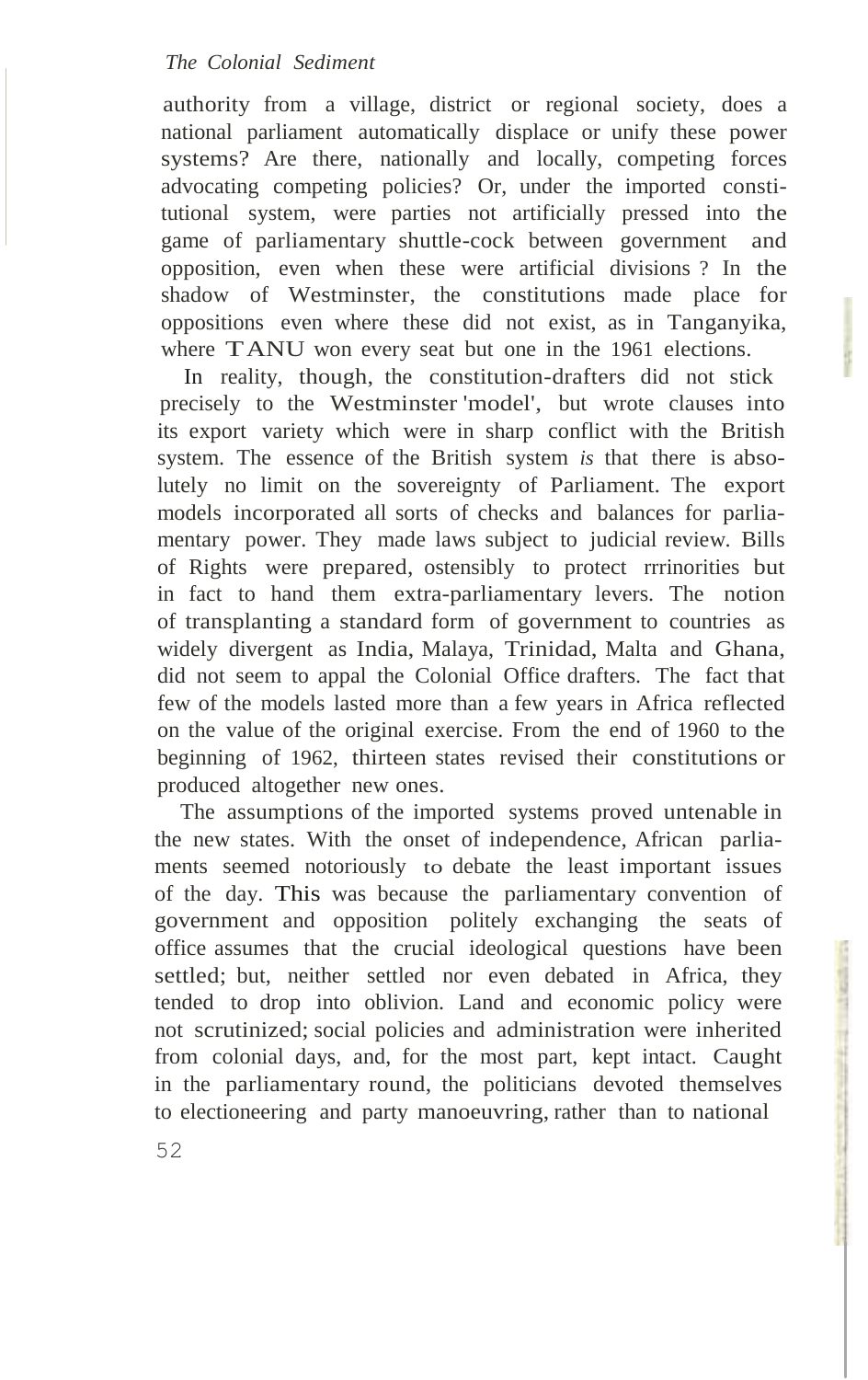#### *Ways and Means of Decolonization*

mobilization for national needs. A pursuit of expediency and political profiteering began, rather than a search for national policies to defeat poverty and backwardness. It did not take long before the constitutional models showed in practice their manifest irrelevance. One country after another sank into political crisis. The political parties seemed to be dying on their feet, till army juntas swept them away altogether. The causes lay deeper, by far, than a failure of the parliamentary model. Yet, so firm was the faith in the transfer of 'superior' and tested Western systems of government, that many continued to seek explanations in the inability of Africans to govern themselves.

Its very widespread transfer implied that the metropolitan model was the acme of achievement in self-government. The colonial power had itself judged the colony ripe and ready for independence, and the natural prize was a Westminster Parliament, or some other metropolitan equivalent. This in turn implied that the colonial presence had existed to train; and that the training period had been successfully completed.The apologia of colonialism, that it was a preparation for independence, is, in fact, largely fantasy. Studies of particular colonial records, wrote Schaffer, 'show that it is very difficult to trace any continual preparatory process at work, or any signs of a prepared policy until after the war'. Even then the post-war years were too late for preparation, save as a purely political, almost desperate effort to provide an ideology of delay (in the granting of independence). The notion of preparation was to justify the colonial record, as a tactic of delay in the sense that 'you would not seem to be delaying, only training and educating'*Y*  The theory of preparation 'emerged after the event', Lord Hailey agreed. A decade after the end of the war, he wrote that there was no trained machinery of administration ready to hand. <sup>18</sup> Little or nothing had been done in the years gone past to prepare Africans for assuming new powers.

If there was a course of preparation', it was not only grudging and late, but notoriously badly planned and timed, with precipitate spurts towards the end to make up for decades of earlier stagnation. In any event, if independence was to provide Africa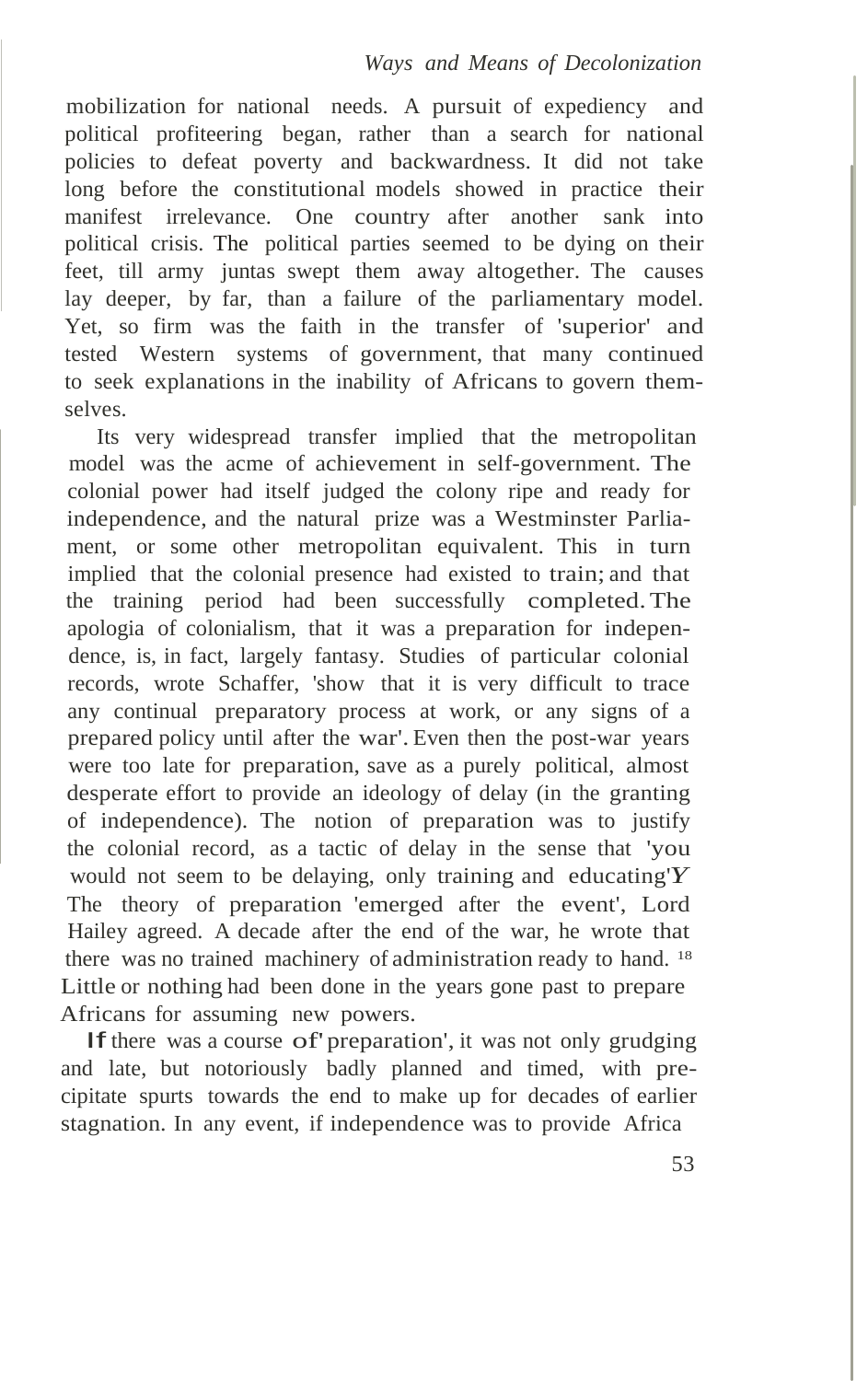I

.. |<br>|<br>|

.I I

with Western European-styled political systems, the 'preparation' period should have encouraged direct elections, free political campaigning, full opportunities for all political parties to solicit the support of the electorate with their programmes. In the Belgian Congo, there was virtually no devolution of legislative authority in half a century, and a Legislative Council was set up only after the troubles of 1958 and 1959, less than twelve months before independence. In Tanganyika, the first election in which Africans were allowed to stand as candidates was held in 1958, only three years before independence. In Kenya, the first African was nominated, not elected, to the Legislative Council in 1944; and by 1958, five years before independence, only one in four members was African. In Uganda, the Legislative Council in 1950 had thirty-two members, of whom only eight were unofficial African ones. Nigeria had an unofficial majority in the Legislative Council for the first time in 1947; but the constitution provided for three separate regional Houses of Assembly, and a House of Chiefs for the Northern region, so that the constitution contributed to the fragmentation rather than to the integration of a so-called national system. Colonial administrators fought delaying actions against direct elections, precisely because they wanted checks on the so-called 'professional politician'. Full-time political campaigners were bad enough;radical politicians were anathema. In colonial Gabon, Chad, Central Africa Republic and Congo-BrazzavilleP the administration had the power to deny recognition to any association, or even to dissolve it. The French administration was markedly skilful in suppressing or defeating the radical wing of the independence movement, to make for a 'safe' transfer of power. A battery of techniques was devised to block the rising Jacobins among African political leaders.

Colonial administrations manipulated local, regional and ethnic differences to emphasize divisive rather than unifying national interests. <sup>20</sup> And such divisions were deposited in independence constitutions, to assail the cohesion and survival of the new states from their inception. The Nigerian constitution, most notoriously of all, not only ensured that politics would be regional, but that the Federation itself would be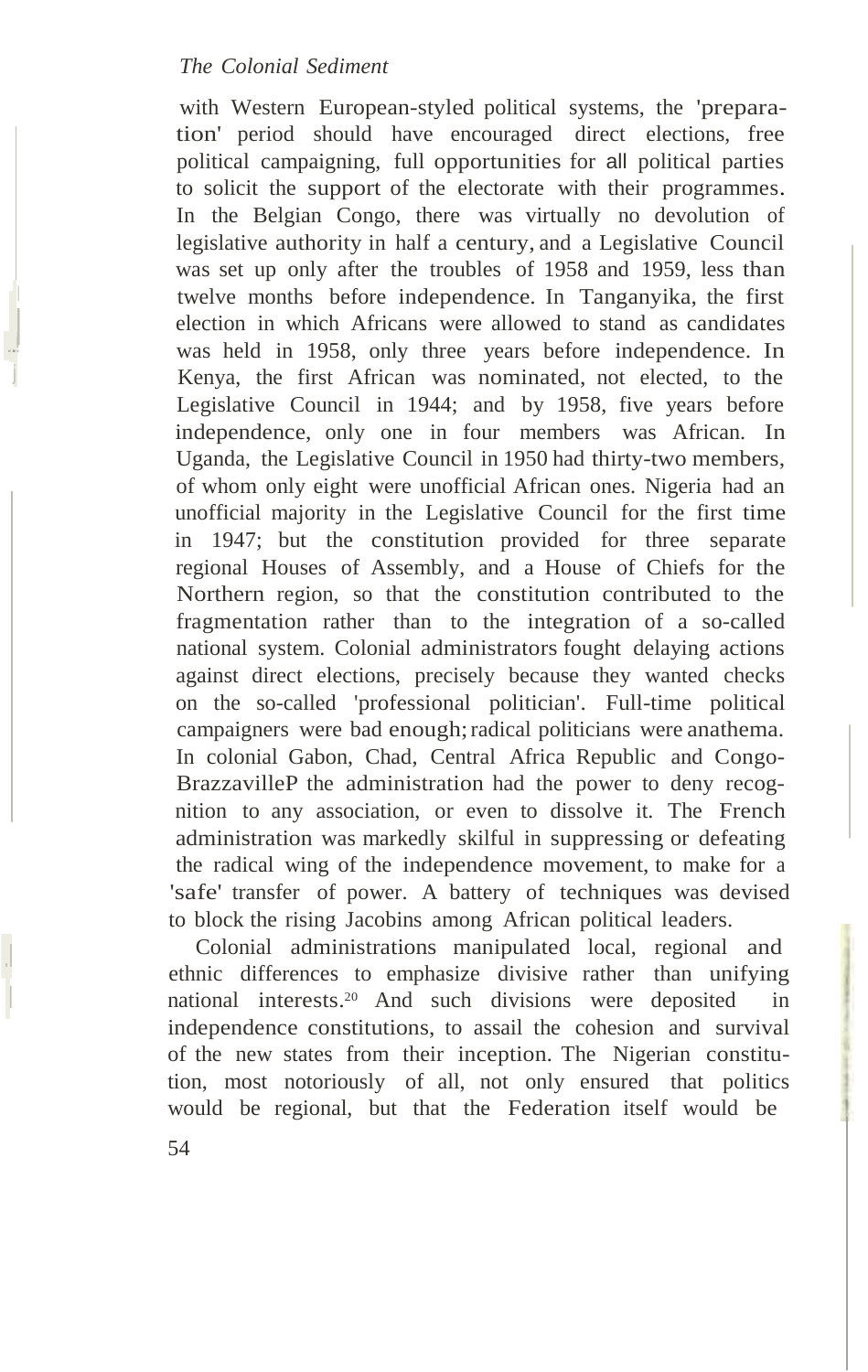perpetually on the brink of crisis. In Kenya, the constitution introduced a system of regional government calculated to give the minority settler-backed party, KAD U, a built-in advantage over KANU, the majority party that had refused to work any constitution until Kenyatta was released from detention. KANU's first years in office, which the party captured in spite of the obstacles provided by the constitution, had to be spent dismantling a regionalism which undermined the working of the country's independence government. In Kenya, too, the independence settlement bequeathed the dispute with Somalia over her far north-west territory inhabited by Somali, which has flared into persistent warfare. The Somali demand had been voiced long before Kenya's internal self-government period; but by the time Britain called a joint Kenya-Somalia conference in August 1963, Kenya independence was only four months away, and it was too late to act on any of the conference proposals. The Somali issue was left unresolved, to create for the newly independent government of Kenya a major problem of internal security, in the tackling of which they would have to rely heavily on British logistic support. 21

In Uganda, Britain entrenched a special status for the Buganda Kingdom in the 1963 constitution. (The only way to rule the country was through the Kabaka, Lugard had said.) The country thus had two competing systems of power, two heads of state, two prime ministers, two cabinets, even two armies. This conflict culminated in an abortive plot against Obote that he suppressed only by calling in his army, with whose support he has ruled uneasily ever since. In the Sudan, the independence government was inaugurated to the sound of gunfire in the south. There, the people had been led to expect a future independent of the Arab north; and a section of the army staged a mutiny'to hold Britain to her commitment. But by then, Britain had already ceded authority to Khartoum. With that authority went an endemic state of rebellion in the south, the suppression of which has demanded a huge army and military budget that have undermined the Sudan state ever since.

Independence arrived already crippled by the colonial past. And most serious, that heritage was assumed virtually intact by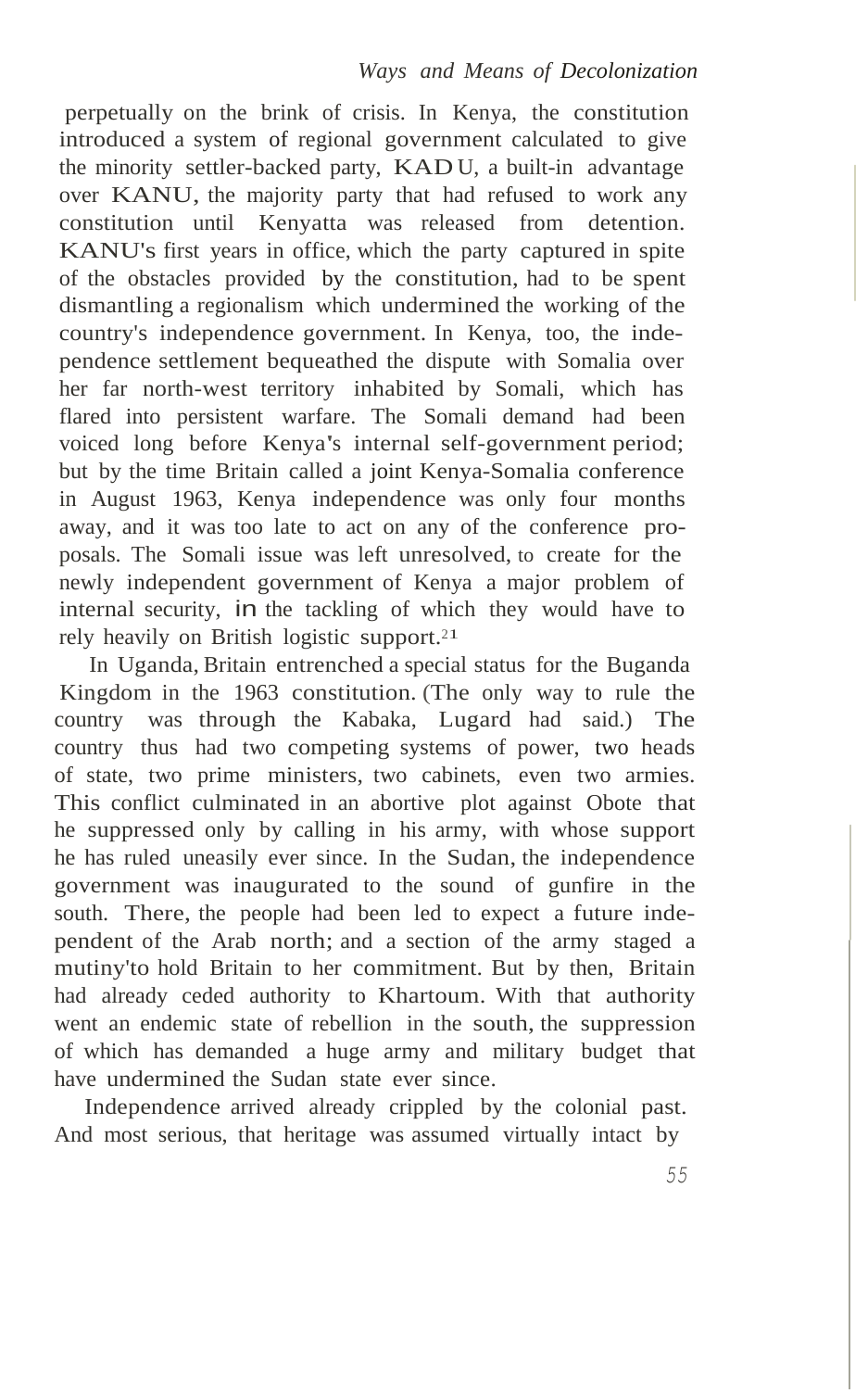many of the new rulers. Judging by the structures which they took over and left almost unchanged, the new governments of Africa were planning not to break with the pre-independence past, but to maintain close continuity with it, unaware  $-$  or, if they were aware, unable to do much about it  $-$  that the 'experience' gained under the colonial administration was not only irrelevant, but dangerous, to the new needs of African states.

In much of Africa, and especially in West Africa, where the course of independence was auspiciously placid by comparison with the regions of White settlement, there was markedly little sustained policy for the radical transformation of society; and little prolonged mass or militant struggle for independence. Movements with mass memberships were built to reinforce elite claims for control of government, but they functioned in a largely vacuous electoral fashion. Mass mobilization was limited to brief periods and limited purposes. Government was in the great majority of cases transferred to a virtually hand-picked group that had made its compact with the departing colonial authority.

Though African independence in general follows this pattern of negotiation and circumscribed change, the leaderships of the national movements were not uniformly compromised by their independence agreements with the colonial powers. Ghana, Guinea and Mali in the west, and Tanganyika (Tanzania) in the east, were the flL.--thest committed to social change, even if it had to be initiated from the top by the party leadership. But these states, too, experienced not a revolutionary transition to independence, but a negotiated transfer. 'The characteristics of the resulting state structure will vary appropriately,' writes Peter Worsley. 'Yet in all tl1ese cases there is one major common feature: politico-bureaucratic machines are in the saddle from the beginning, and there is no "heroic" period of Cuban-type mass participation in government. Radical social change, if initiated at all, is initiated from the top.' <sup>2</sup>

.·

.. I I I :I

In the phenomenon of decolonization, the idea of compromise is central, Fanon wrote. Compromise is needed from both sides. Martin Kilson<sup>2</sup>3 has traced for Sierra Leone that intricate pattern of compromise. Colonialism ruled through the chiefs and reinforced their powers, but at the same time set up new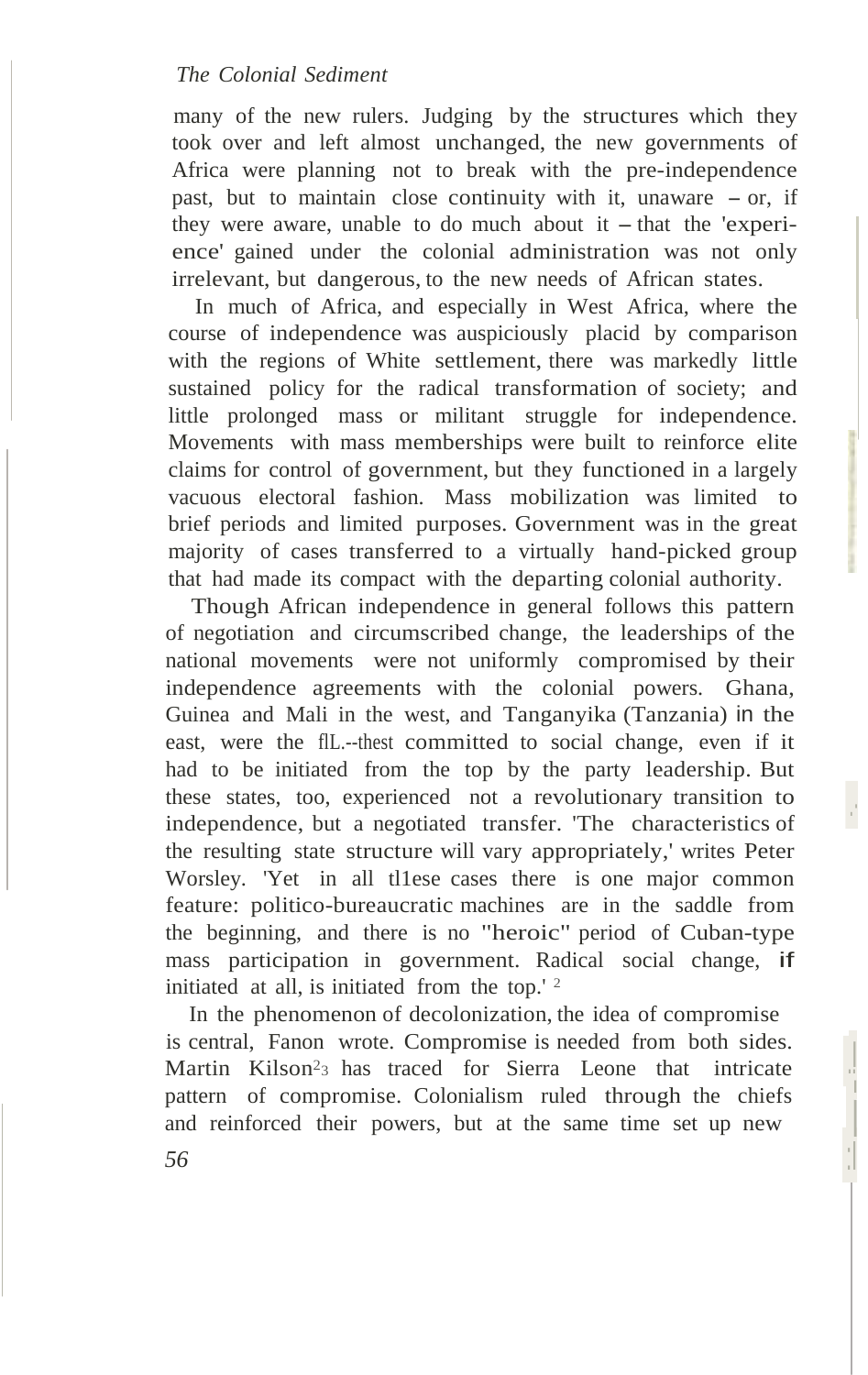#### *Ways and Means of Decolonization*

tensions in rural society. In the 1930s there was widespread peasant revolt against traditional rulers and authority.It became particularly strong in the immediate post-war years, and has sometimes flared since then. A commission of inquiry referred to a 'mass disobedience of authority'. These were tax riots. Similar peasant troubles occurred in other African territories: in Nigeria, in Chad, in Uganda, in Kenya. These were Max Gluckman's peasant rebellions, distinct from revolution, for they aimed not at destroying the system of traditional authority, but at ameliorating aspects of its use.<sup>24</sup> Peasant violence was aimed at the property, the person and the authority of the chiefs, because the chiefs were the main rural agencies of the colonial power. Unwittingly, thus, this form of colonial administration had stimulated a mass reaction in the countryside. The behaviour of the rural population was anomie;it lacked sustained, articulate action and demands; but it did create conditions of political instability in colonial society.

It was this 'rural radicalism', Kilson argues from the Sierra Leone experience, that elite leaderships exploited during the pre-independence years, in their drive to 'Africanize' colonial society. As rural protest spread, it was the new middle-class elite that presented itself to the colonial authority as the force to contain this.

The new elite and the colonial oligarchy had common interests in facilitating constitutional change: the elite required such change to advance their own socio-economic standing; the colonial masters obtained greater efficiency through the advancement of the new elite. The colonial oligarchy also expected greater stability in local society as the new elite, abetted by constitutional change (including ultimately the mass franchise), spread their political influence and leadership into rural society.

It was ultimately this curious identity of interest between the new elite and the colonial oligarchy that facilitated the peaceful transfer of power to African regimes in most of colonial Africa.•

Once it had become apparent that the trade and economic policies of the colonial power could be conducted without the apparatus of direct political control, decolonization as a bargaining process with cooperative African elites did not end with the